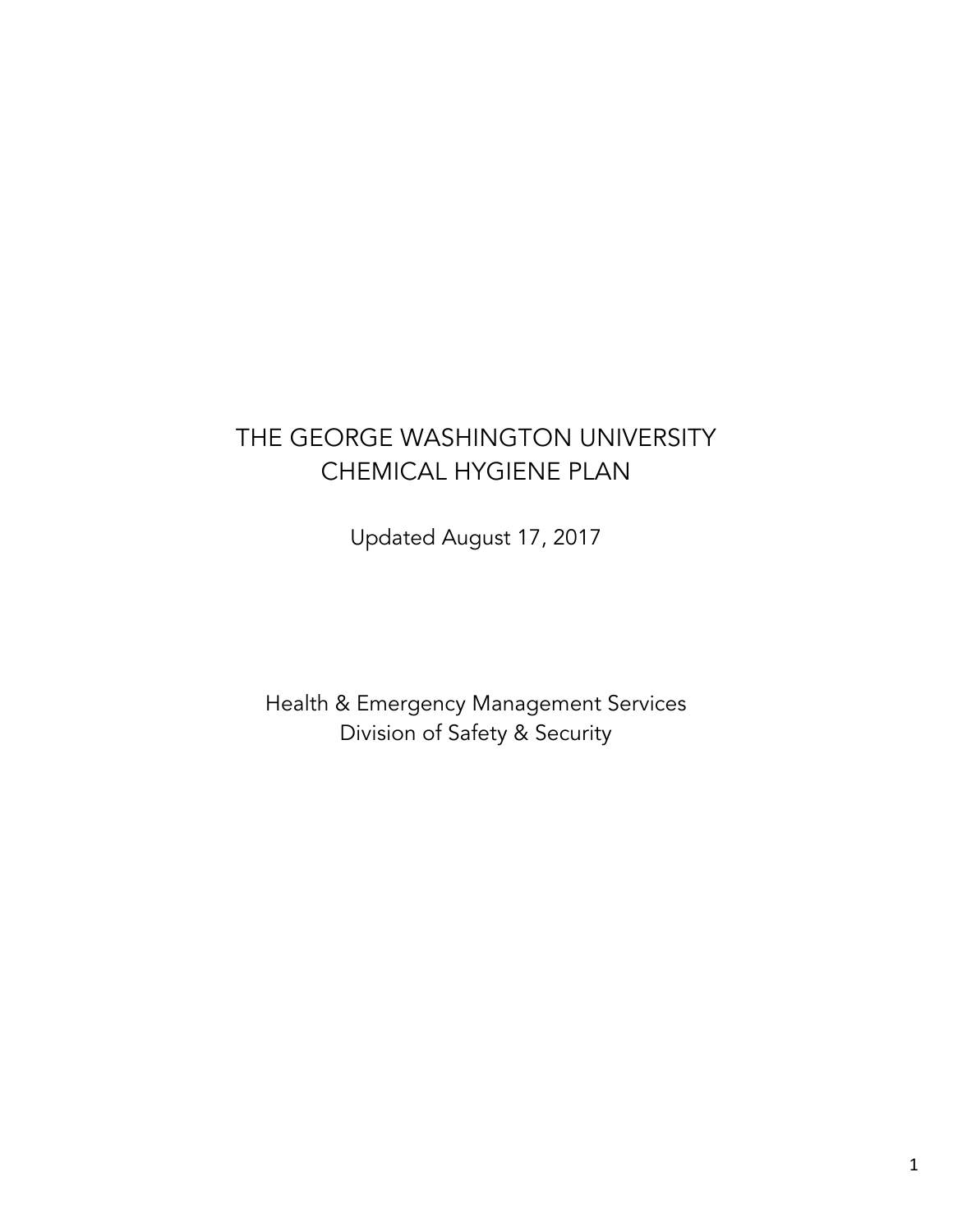# **Table of Contents**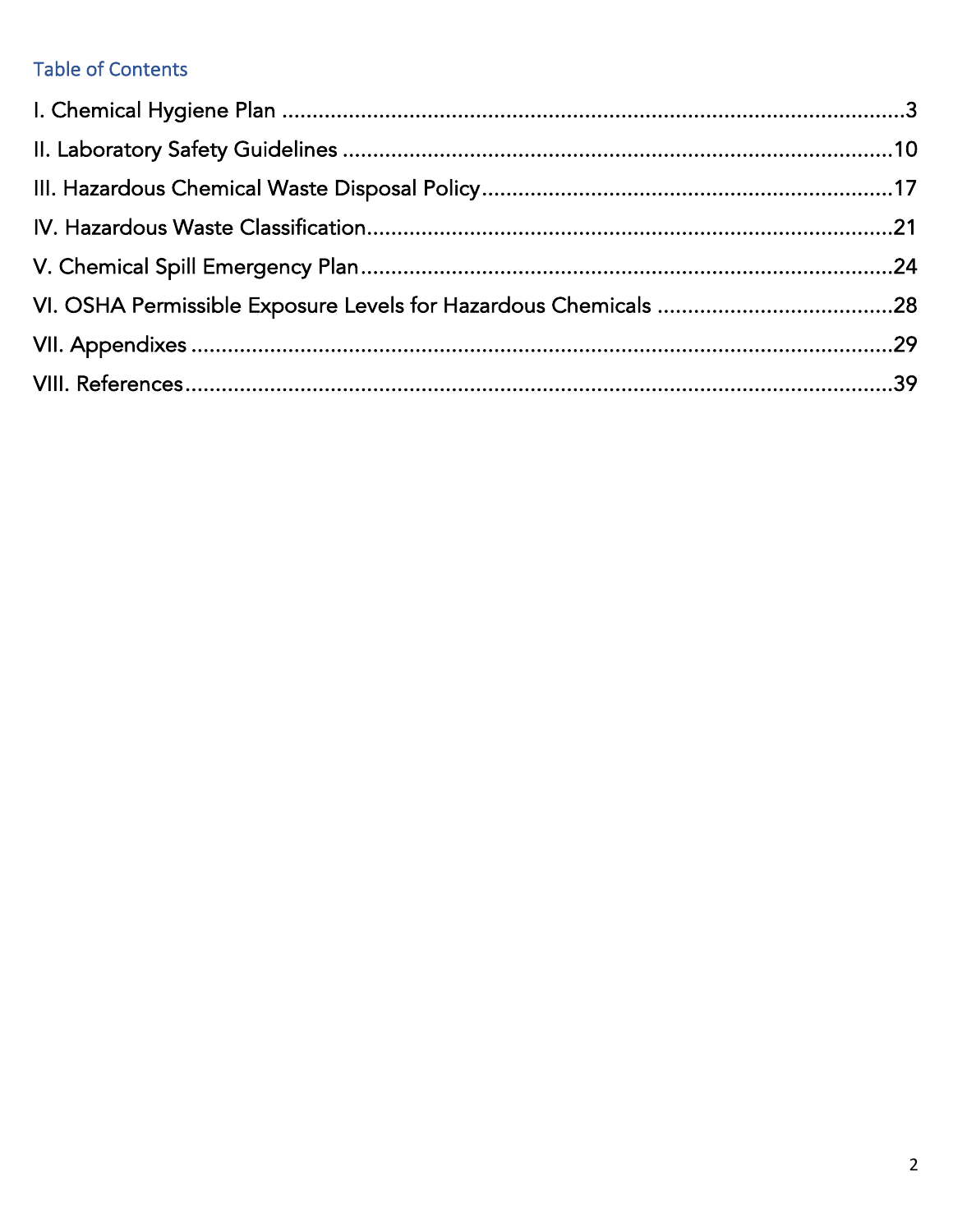# I. Chemical Hygiene Plan

### **Introduction**

This Safety Manual has been developed to promote the safety of people working in George Washington University laboratories. The manual constitutes the University's "Chemical Hygiene Plan" required by the Occupational Safety and Health Administration's "Occupational Exposures to Hazardous Chemicals in Laboratories" CFR 1910.1450.

Each laboratory which uses hazardous materials is required to have a copy of this manual readily available to employees and students in the laboratory. It is important that each laboratory worker be familiar with the contents of this manual and procedures outlined within. Per the GWU Chemical Hygiene Policy affected Faculty, staff and students will maintain compliance.

Suggestions and/or comments for improving this manual are welcome and encouraged. Comments can be sent to the Health & Emergency Management Services, Phillips Hall Suite B-148, 801 22nd St. NW, Washington, DC 20052 (202) 994-4347 or email to safety@gwu.edu.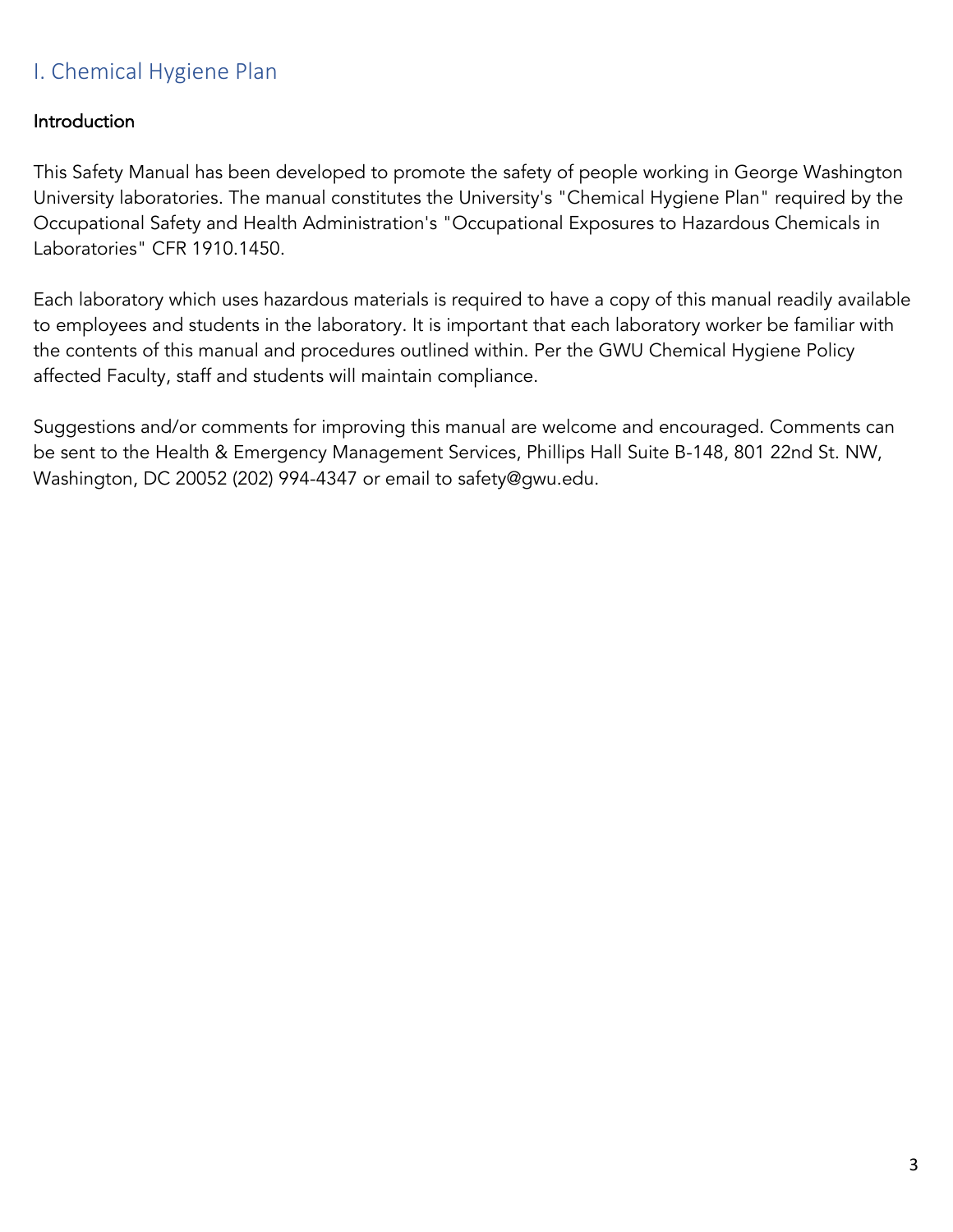### 1.0 PURPOSE

The purpose of the Chemical Hygiene Plan is to promote the safety of people working in laboratories. The Plan was written in response to the federal Occupational Safety and Health Administration's (OSHA) Occupational Exposures to Hazardous Chemicals in Laboratories (the OSHA Lab Standard).The plan serves as the university's guidelines and standards for all full and part-time George Washington University employees who handle, store, or use hazardous chemical/biological agents in the laboratory and to inform them of their responsibility, as well as the University's responsibility to comply with the OSHA 29 CFR 1910.1450 Laboratory Standard.

### 2.0 SCOPE

The scope of this policy pertains to all employees engaged in the laboratory use of hazardous chemicals (definitions are provided in Section *5*.1).

This policy does not apply to:

- 2.1George Washington University students. Laboratory safety training and information for students enrolled in the science curriculum will be administered by individual academic departments with the assistance of the Health & Emergency Management Services.
- 2.2 Laboratory procedures using chemically impregnated test media such as Dip-and Read tests where a reagent strip is dipped into the specimen to be tested and the results are interpreted by comparing the color reaction to a color chart supplied by the manufacturer of the test strip.

### 3.0 OVERVIEW OF THE OSHA LABORATORY STANDARD

Approximately twenty-five million workers, about one in four of the nation's workforce are exposed to one or more chemical hazards. There are an estimated 580,000 existing chemical products and hundreds introduced annually.

Because of the seriousness of the potential safety and health problems arising from chemical exposure and lack of information available to employees and employers, the Occupational Safety and Health Administration (OSHA) issued a standard in November of 1985 entitled Hazard Communication. The goal of the standard was to reduce the incidence of chemical source illnesses and injuries in the manufacturing industries.

OSHA has gone a step further to protect employees who work exclusively in laboratories with the introduction of the Laboratory Standard. The Laboratory Standard requires that all employers protect workers from intermittent exposure to a broad range of chemicals encountered by workers in laboratories. OSHA determined "that laboratories typically differ from industrial operations in their use and handling of hazardous chemicals and that a different approach than that found in OSHA's substance specific health standards is warranted to protect (laboratory) workers." The standard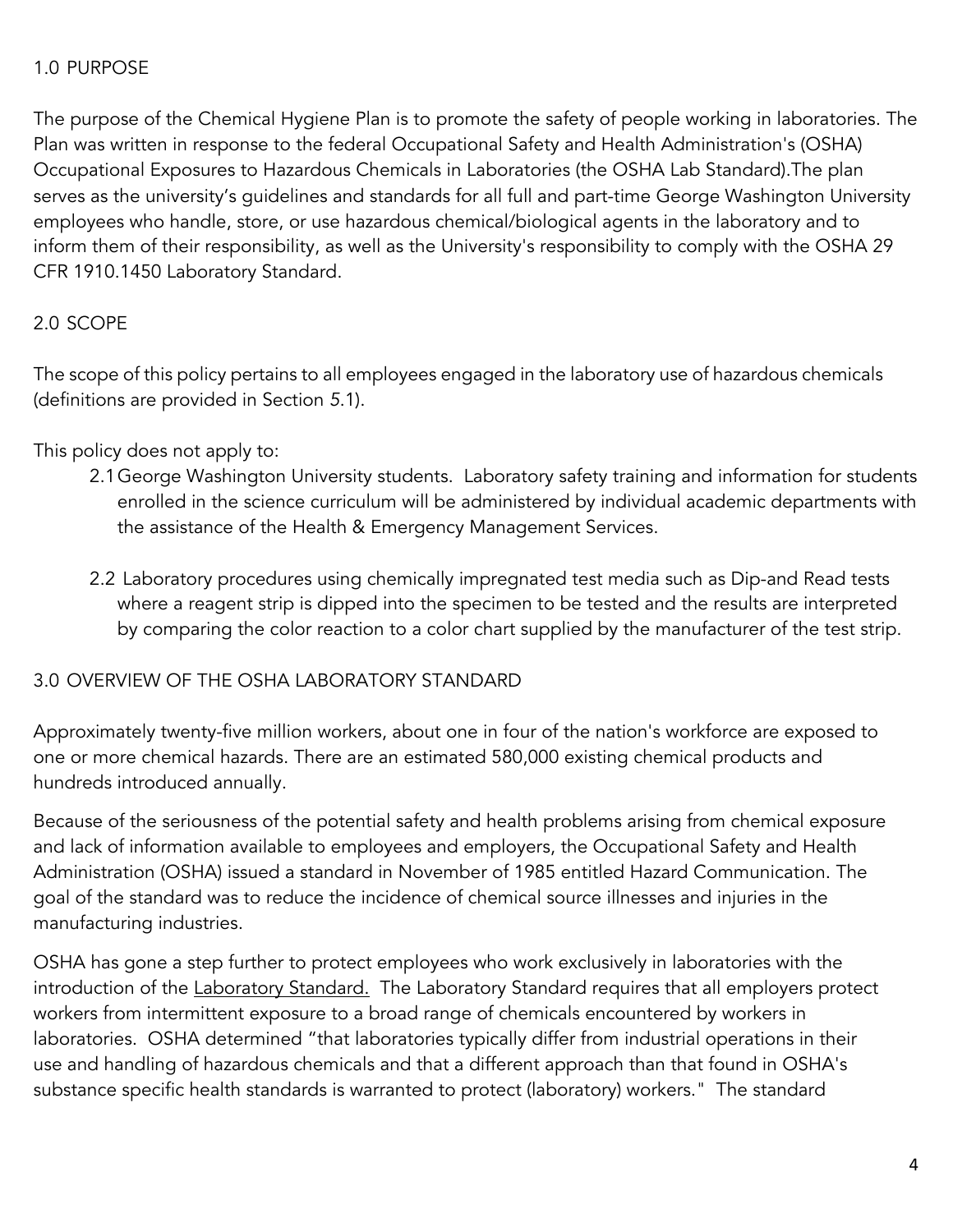applies to all laboratories that use hazardous chemicals including those found within the University System.

### 4.0GOALS / OBJECTIVES

The goals of this police are listed below:

4.1Ensure the safety and health of all employees engaging in the use of laboratory chemicals 4.2Assure compliance with the OSHA Laboratory Standard

### 5.0DEFINITIONS

### 5.1 Chemical Hygiene Officer

An employee who is designated by the employer, and who is qualified by training and experience, to provide technical guidance in the development and implementation of the provisions of the chemical hygiene plan.

### 5.2Chemical Hygiene Plan

A written program developed and implemented by the employer which sets forth procedures, equipment, personal protective equipment and work practices that are capable of protecting employees from the health hazards presented by hazardous chemicals used in that particular work place and meets the requirements of paragraph (e) of the 1910.1450 Laboratory Standard.

#### 5.3Hazardous Chemical

A chemical for which there is statistically significant evidence based on at least one study conducted in accordance with established scientific principles that acute or chronic health effects may occur in exposed employees. The term "health hazard" includes chemicals which are carcinogens, toxic or highly toxic agents, reproductive toxins, irritants, corrosives, sensitizers, hepatotoxins, agents which act on the hematopoietic systems, and agents which damage the lungs, skin, eyes, or mucous membranes.

### 5.4 Permissible Exposure Limit

A legal standard issued by the Occupational Safety and Health Administration which is based on an average exposure weighted for an 8-hour work day.

### 5.5Action Level

Action level means a concentration designated in 29 CFR part 1910 for a specific substance, calculated as an eight (8)-hour time-weighted average, which initiates certain required activities such as exposure monitoring and medical surveillance.

### 6.0IMPLEMENTATION

It is the intent of the George Washington University to comply with the OSHA Laboratory Standard by establishing this comprehensive written program which includes provisions for; permissible exposure limits, employee information and training, medical examinations, hazard identification, recordkeeping and a chemical hygiene plan.

6.1Procedures and Responsibilities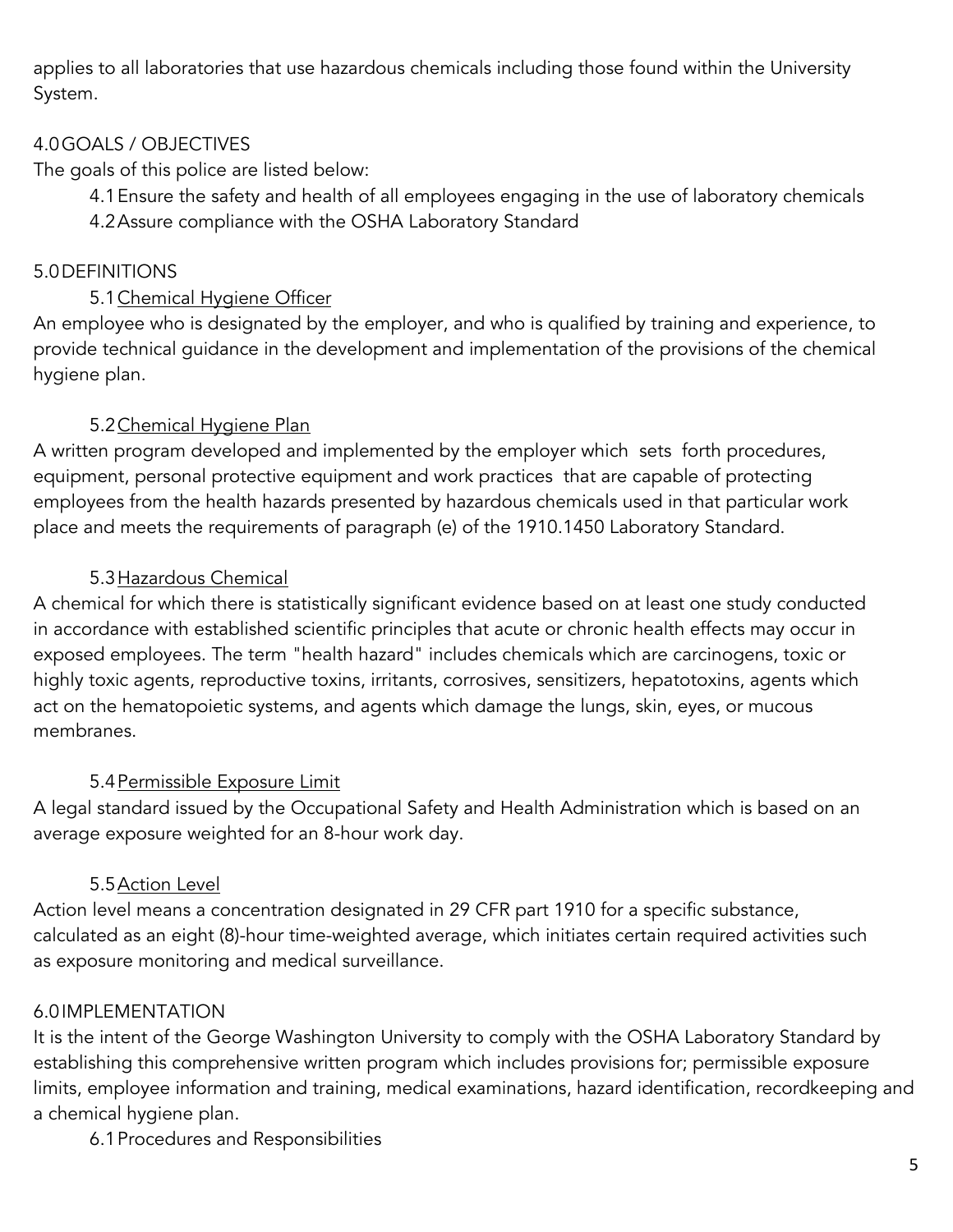(Responsibility for chemical hygiene rests at all levels including:)

- 6.1.1 Chief Executive Officer who has the ultimate responsibility for chemical hygiene within the institution and must, with other administrators provide continuing support for institutional and chemical hygiene.
- 6.1.2 Chemical Hygiene Officer (CHO), Lab Manager, Safety Specialists (Health & Emergency Management Services) who will:
	- 6.1.2.1 Work with administrators and other employees to develop and implement appropriate chemical hygiene policies and practices.
	- 6.1.2.2 Monitor use and disposal of chemical used in research and teaching laboratories.
	- 6.1.2.3 See that appropriate audits are conducted in the laboratories.
	- 6.1.2.4 Know the current legal requirements concerning regulated substances.
	- 6.1.2.5 Health & Emergency Management Services conducts annual revision of the CHP.
- 6.1.3 Department Head who is responsible for chemical hygiene in the department
- 6.1.4 Laboratory Supervisor, Principal Investigator (PI), (primary person named on a grant, in charge of a class or research project), who has the overall responsibility to:
	- 6.1.4.1 Ensure that workers know and follow the chemical hygiene rules.
	- 6.1.4.2 Know the current legal requirements concerning OSHA regulated substances.
	- 6.1.4.3 Determine the require levels of protective apparel and equipment. The personal protective equipment is available and that appropriate training is provided.
	- 6.1.4.4 Provide regular, formal chemical hygiene / safety inspections including routine inspections of emergency equipment.
	- 6.1.4.5 Ensure that training for use of any material being ordered is adequate.
- 6.1.5 Laboratory Worker who is responsible for:
	- 6.1.5.1 Planning and conducting each operation in accordance with the laboratory's written chemical hygiene plan.
	- 6.1.5.2 Practicing good personal and chemical hygiene habits.
- 6.2 Permissible Exposure Limits

OSHA has published a list of regulated substances and their permissible exposure limits in 29 Code of Federal Regulations part 1910 subpart Z. (The table Z is available at

https://www.osha.gov/pls/oshaweb/owadisp.show\_document?p\_table=standards&p\_id=9992). For laboratory uses of OSHA regulated substances the Laboratory Supervisor (LS) with the assistance of the Chemical Hygiene Officer (CHO), will assure that the laboratory employees exposures do not exceed the permissible exposure limits specified by OSHA.

The greatest potential for exposure generally occurs during transfer operations involving concentrated chemicals. These operations should be conducted in a laboratory fume hood. As provided for in the Laboratory standard, a laboratory employee may request monitoring and be notified of the results, in writing, within 15 days of the receipt of the results.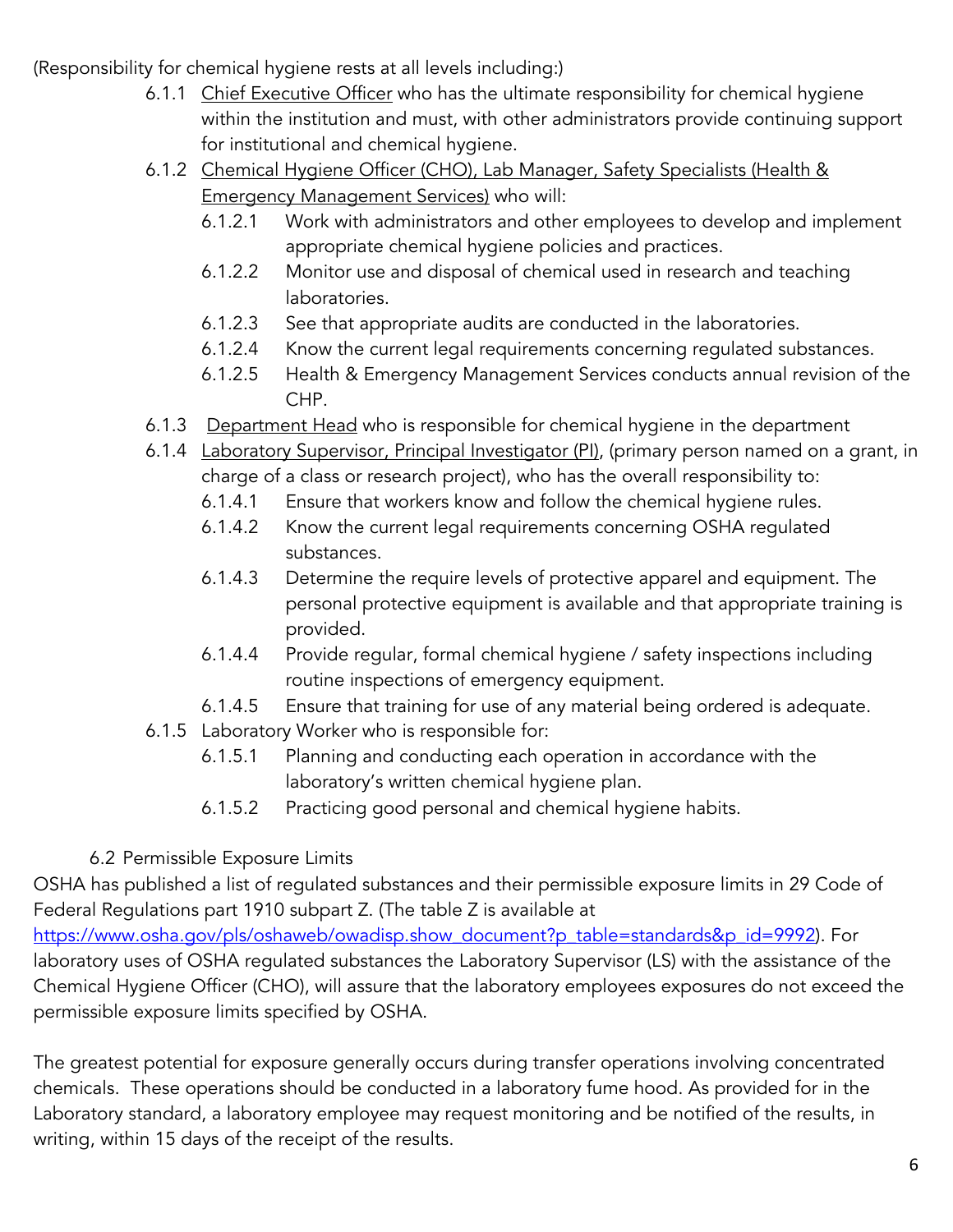To file a formal request for monitoring: please send a monitoring form request email to Health & Emergency Management Services at safety@gwu.edu, complete the form and send it back to the Health & Emergency Management Services.

### 6.2.1 Initial Monitoring

The CHO will measure employees' exposure to any substance regulated by the Standard which requires monitoring if there is a reason to believe that exposure levels for that substance routinely exceed the action level, (or in the absence of an action level the PEL).

### 6.2.2 Periodic Monitoring

If initial monitoring discloses employee exposures over the action level (or in the absence of an action level the PEL), the CHO will assure compliance with exposure monitoring provisions of the relevant standard.

#### 6.2.3 Termination of Monitoring

Monitoring will be terminated in accordance with the relevant standard.

### 6.2.4 Employee notification of Results

The CHO will within 15 working days after receipt of any monitoring results, notify the employee of these results in writing individually or by posting results in an appropriate location that is accessible to employees.

### 6.3Employee Information

The CHO will provide employees with information and training to ensure that they are aware of the chemical hazards in their work area. Chemical hygiene training and information will be provided at the time of an employee's initial assignment to a work area where hazardous chemicals are present and prior to assignments involving new exposure situations. The frequency of refresher information and training will be conducted annually or as the CHO sees fit.

The CHO and LS/PI will inform employees of:

- 6.3.1 The contents of the Laboratory Standard.
- 6.3.2 The location and availability of the University's Chemical Hygiene Plan.
- 6.3.3 Permissible exposure limits for OSHA regulated substances, or recommended exposure limits for other hazardous chemical where there is no applicable OSHA standard.
- 6.3.4 Signs and symptoms associated with exposures to hazardous chemicals in the laboratory.
- 6.3.5 The location of reference material on the hazards, safe handling, storage and disposal of hazardous chemicals found in the laboratory including material safety data sheets.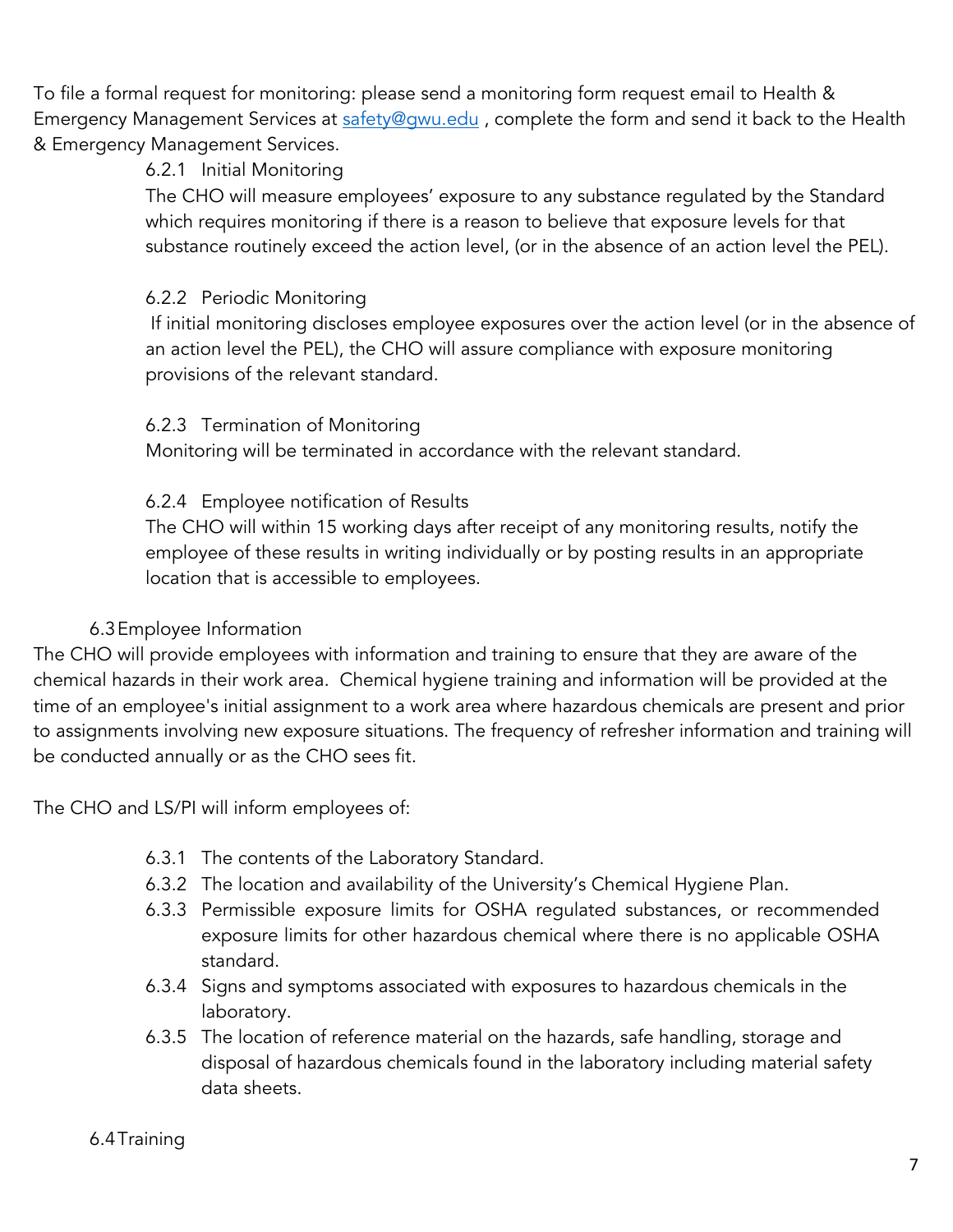Employees will be trained in the following:

- 6.4.1 Methods that may be used to detect the presence or release of a hazardous chemical such as personal monitoring, continuous monitoring devices, visual appearance or odor of hazardous chemicals when being released.
- 6.4.2 Physical and health hazards of chemicals in the work areas.
- 6.4.3 Measures an employee can take to protect themselves from these hazards including specific procedures outlined in the Chemical Hygiene Plan. These procedures will include appropriate work practices, emergency procedures and protective equipment.

## 6.5Medical Program

The George Washington University will provide all employees who work with hazardous - chemicals an opportunity to receive a medical examination by a licensed physician at no cost to the employee when:

- 6.5.1 The employee exhibits signs or symptoms associated with exposure to a hazardous chemical in a laboratory.
- 6.5.2 A spill, leak, or explosion occurs resulting in the likelihood of a hazardous exposure, the affected employee will be given the opportunity for medical consultation.
- 6.5.3 Any employee who is routinely exposed above the action level, or in the absence of an action level, above the permissible exposure limit for which there are exposure monitoring or medical requirements.

To arrange for medical consultation or examination: Please send an email to request "Medical Examination" form from the Health & Emergency Management Services at safety@qwu.edu, complete and send it back to Health & Emergency Management Services.

6.5.4 Medically Relevant Information

The laboratory supervisor or his/her representative must provide the physician with the identity of the chemicals, description of exposure conditions and symptoms. The physician's opinion must be written and include any need for follow up, results, any increased risk and a statement that the employer has been notified of the previous items.

### 6.6Hazard Identification

The chemical hygiene officer and the laboratory supervisor will ensure that labels on incoming containers of hazardous chemicals are not removed or defaced.

Health & Emergency Management Services maintains a master file of material safety data sheets (MSDS) or Safety Data Sheets (SDS) for all chemicals used on campus. These MSDS's or SDS's should be readily available in all areas that use or store hazardous chemicals. MSDS or SDS can be found in electronic copy or three ring binders labeled "MATERIAL SAFETY DATA SHEETS" or "SAFETY DATA SHEETS". These binders should be located in each laboratory and in any storeroom where chemicals are present.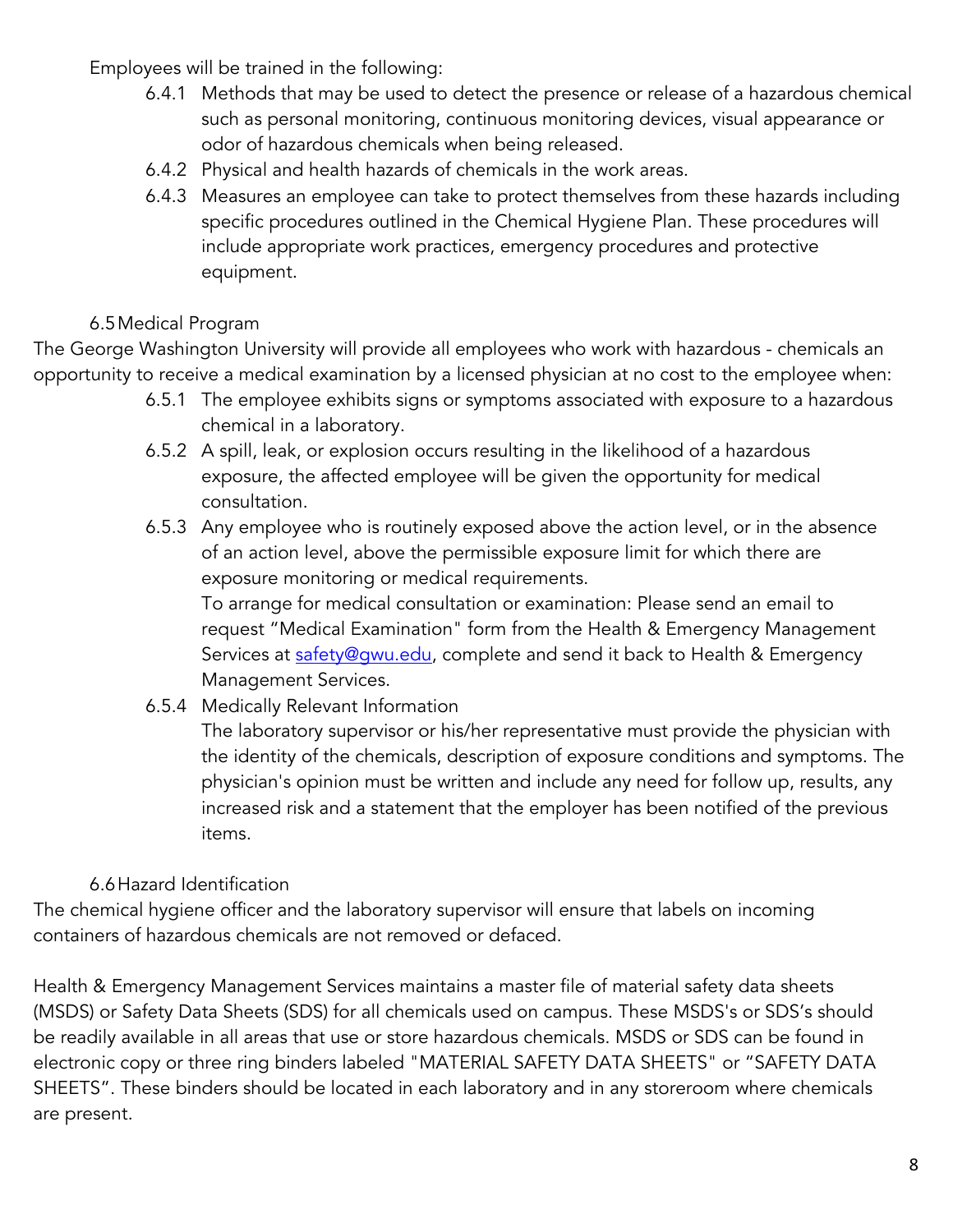### 6.7Record Keeping

Health & Emergency Management Services will establish and maintain for each employee an accurate record of any measurements taken to monitor employee exposures and any medical consultation or examinations.

### 7.0CHEMICAL HYGIENE PLAN

7.1General Principles for Work with Laboratory Chemicals

7.1.1 Minimize all Chemical Exposures

Precautions for handling all laboratory chemicals should be followed by workers. Exposure to chemicals can occur through inhalation, ingestion, skin absorption. Never smell or taste chemicals. Vent apparatus which may discharge toxic chemicals (vacuum pumps, distillation columns, etc.) into local exhaust devices. Inspect all personal protective equipment prior to use.

#### 7.1.2 Avoid Underestimation of Risk

Even for substances with no known significant hazard, exposure should be minimized. One should assume that any mixture will be more toxic than its most toxic component and that all substances of unknown toxicity are hazardous.

### 7.1.3 Control Exposure

Substitute less toxic materials whenever possible. Prevent substances from escaping into the working atmosphere by the use of hoods and other ventilation devices.

### 7.1.4 Observe PELs, TLVS

The Permissible Exposure Limits of OSHA and Threshold Limit Values of the American Conference of Governmental Industrial Hygienists should not be exceeded.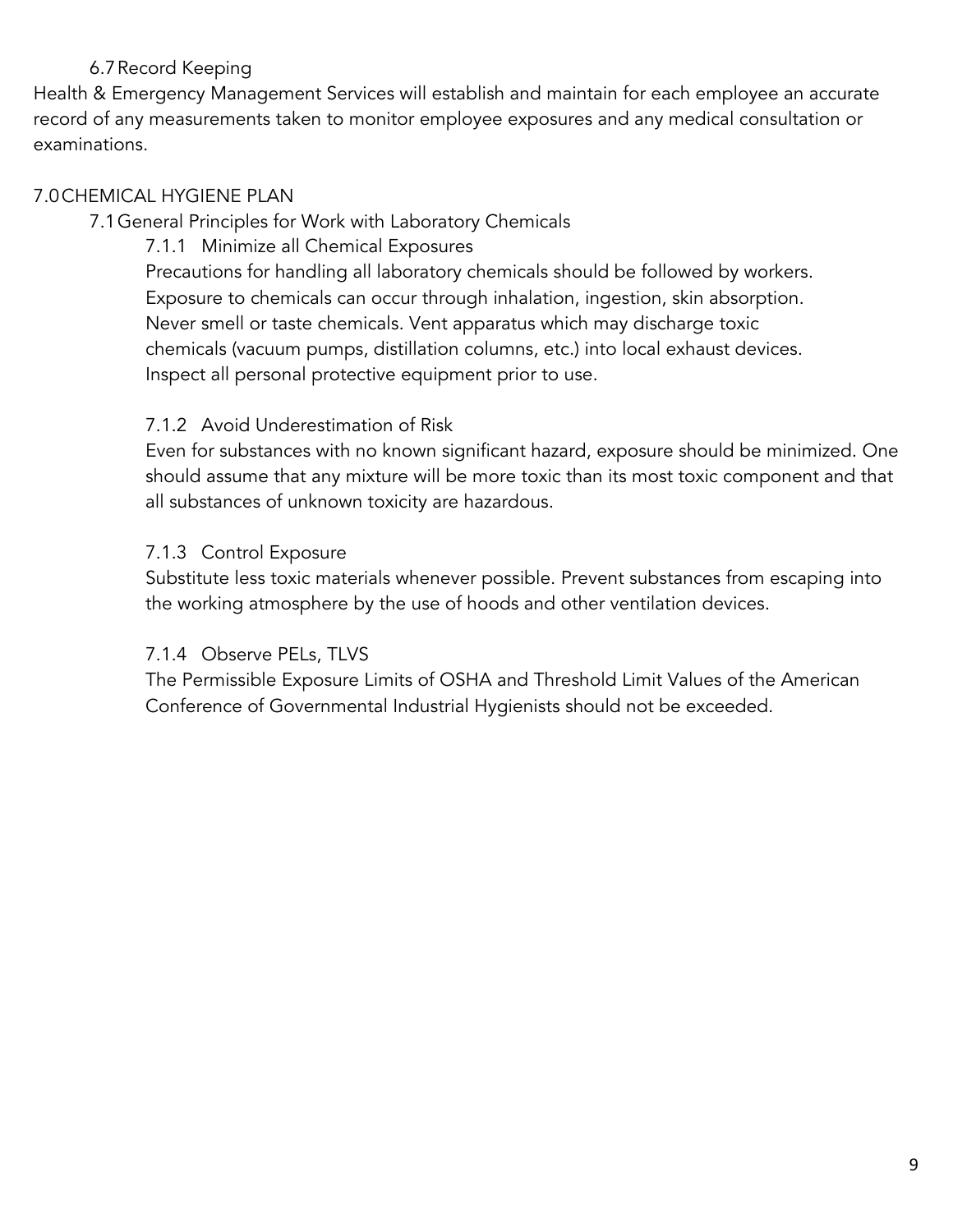# II. Laboratory Safety Guidelines

### 1.0 FIRE PREVENTION

Know the location of all fire extinguishers and pull stations in the laboratory. All extinguishers must be fully charged and easily accessible. Exit doors must be unobstructed.

Extinguishers are labeled according to the types fires they are designed to be used on: wood or cloth, flammable liquids, electrical, metal sources. Using the wrong type of extinguisher on a fire can make the fire much worse.

The following list identifies the type of fire extinguishers and what kinds of materials they are designed to extinguish.

- Type (A) ordinary combustibles, paper, cloth, wood and rubber.
- Type (B) flammable liquids, oils, gasoline, solvents and paints.
- Type (C) electrical equipment, wiring, fuse boxes, etc.
- Type (D) metals, combustible metals, magnesium, sodium.

Fire extinguishers are designed to put out small fires, not large ones. Once you have the appropriate extinguisher to put out a small fire, use the P.A.S.S. technique.

- (P) PULL the pin
- (A) AIM the extinguisher nozzle at the base of the fire.
- (S) Squeeze or press the handle.
- (S) SWEEP from side to side at the base of the fire.

### IN THE EVENT OF A FIRE

- 1. Evacuate the area immediately.
- 2. Call the Fire Department (911) or GWPD (202) 994-6111.
- 3. Notify Fire Department of the chemicals involved (if known).
- 4. Only attempt to extinguish small fires.
- 5. Close door and windows to prevent the spread of fire.

#### 2.0 EYE WASH AND SAFETY SHOWERS

Emergency eyewashes and safety showers are required by law where there is the potential of eye and/or body injury from exposure to hazardous chemicals, such as corrosive and flammable materials. When the body or eyes have been exposed to chemicals, it is extremely important that immediate attention is given to the victim. These safety devices can be most effective it the following rules are adhered to.

- 2.1 Eyewash and safety showers must be easily accessible and clearly marked.
- 2.2 For chemical exposures of the eyes, flush eyes in a constant stream of water for approximately 15 minutes.
- 2.3 Check victim's eyes for contact lenses and remove if possible. Do not stop flushing the eyes.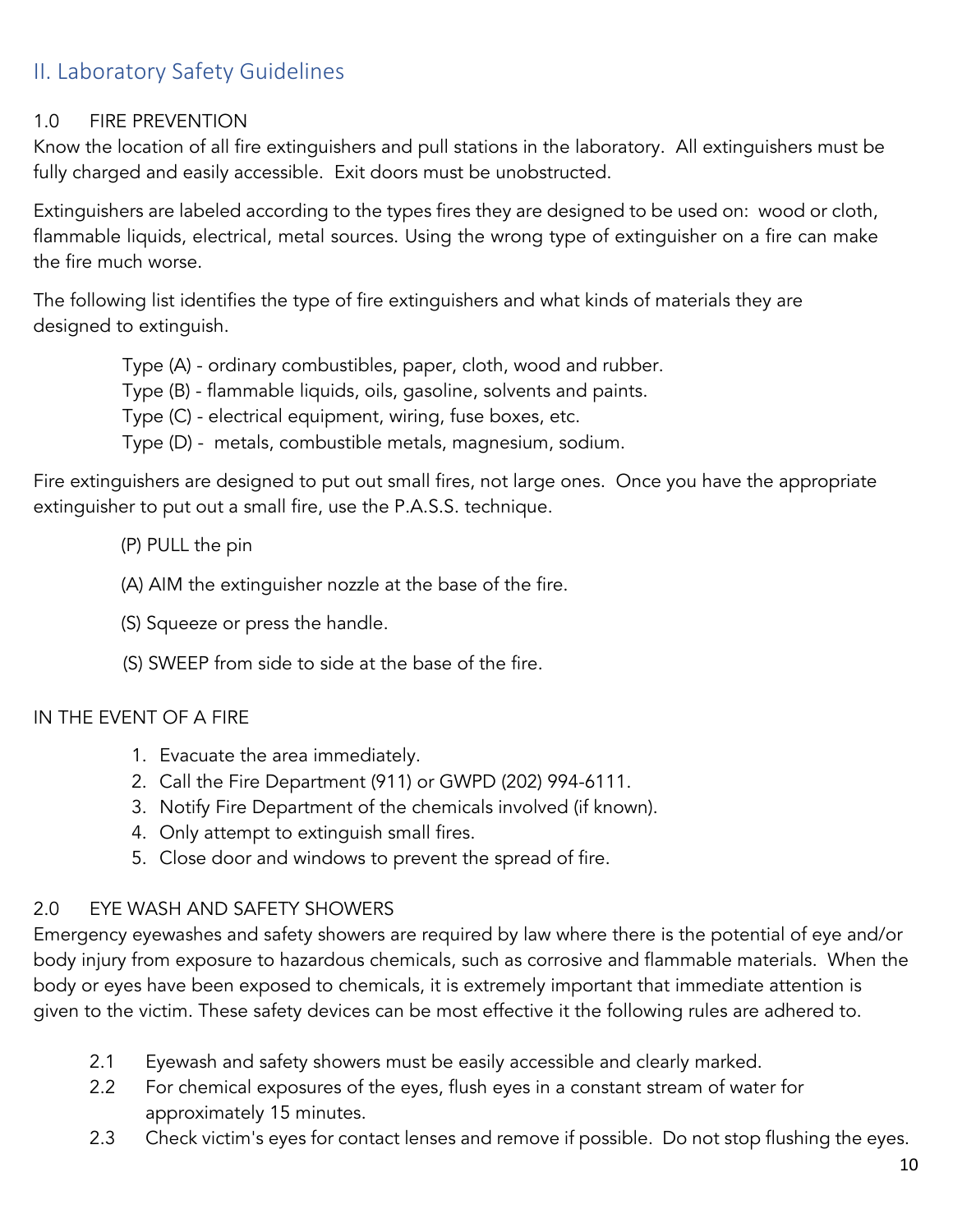- 2.4 Forcibly hold eye open to wash thoroughly behind eyelids and have victim rotate eyes so that all surfaces are rinsed.
- 2.5 Continue flushing until medical team has arrived.
- 2.6 For chemical exposures of other body areas, get victim under the safety shower immediately.
- 2.7 Remove all contaminated clothing while victim is under shower.
- 2.8 Victim should remain under the shower until medical help arrives.

A copy of the Material Safety Data Sheet (MSDS) or Safety Data Sheet (SDS) should be made available to the medical team upon arrival. The MSDS or SDS can be a helpful guide for the treatment that will be administered.

The laboratory supervisor should be responsible for routine flushing of all eyewash stations in his area for at least 30 seconds, on a weekly basis to verify proper operation and to eliminate the potential for microbial contamination.

## 3.0 COMPRESSED GASES

Cylinders of compressed gases should be handled as high energy sources and, therefore, should be considered a potential explosive. The following rules must be followed by all laboratory users.

- 1. All compressed gas cylinders must be restrained by straps, chains, or a suitable stand to prevent them from falling.
- 2. When moving or storing a cylinder, the protective cap must be in place in order to protect the valve stem.
- 3. Never lubricate, modify or tamper with a cylinder valve.
- 4. Incompatible gases, such as oxidizers and flammables (e.g., oxygen and propane) must never be stored together.
- 5. Never use a cylinder that cannot be identified positively.
- 6. When not in use, cylinder and bench valves should be closed tightly.
- 7. Do not expose cylinders to temperatures higher than 50 C. Some rupture devices on cylinders will release at about 65 C. Small cylinders such as lecture bottles, are not fitted with rupture devices and may explode if exposed to high temperatures.
- 8. Do not extinguish a flame involving a highly combustible gas until the source of gas has been shut off; otherwise, it can reignite, causing an explosion.
- 9. Cylinders of toxic, flammable, or reactive gases should be used in fume hoods only.
- 10.Under no circumstance should high-pressure gases be directed at a person.
- 11.Compressed gas or compressed air should not be used to blow away dust or dirt; the resultant flying particles are dangerous.
- 12.Cylinders must be labeled by contents and hazard.

## 4.0 PERSONAL PROTECTIVE EQUIPMENT

All rules for the use of personal protective equipment should be followed as required by the instructor, and will include the rules listed below. The lab manager, lab instructor and PI will be responsible for enforcing all rules.

4.1 Eye Protection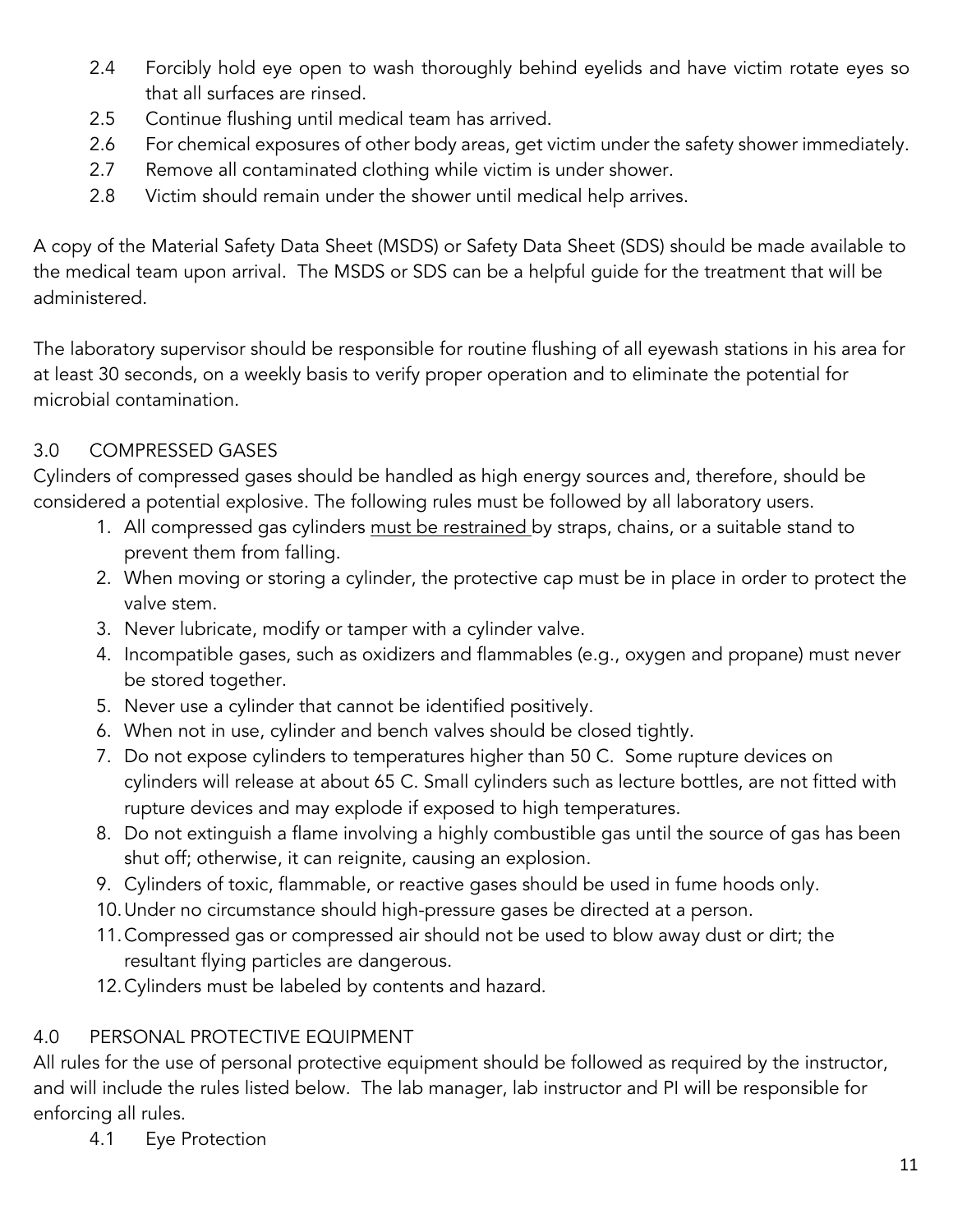The University policy on eye protection requires that eye protective devices be worn by students, faculty, staff and visitors in laboratories where chemicals are stored or handled. The type of safety device will depend on the nature of the hazard and the frequency with which it is encountered. There are three basic type of eye and face protection which meet the OSHA laboratory requirements. They are: safety glasses (with side shields), goggles and face shields. It will be the responsibility of the laboratory supervisor and PI to determine the level of protection required and to enforce eye protection rules.

Ordinary prescription glasses do not provide adequate protection from injury to the eyes. The minimum acceptable eye protection requires the use of hardened glass or plastic safety spectacles. Safety spectacles are recommended for employees and students who require eye protection frequently and/or for long durations (more than two hours per day).

Goggles are usually not intended for general use. They are intended for wear when there is a danger of splashing chemicals or flying particles. Splash goggles that have splash proof sides are to be used when protection from harmful chemical splash is needed.

Goggles offer little protection for the face and neck. Full-face shields that protect the face and neck should be worn when maximum protection from flying particles and corrosive liquids is needed.

Contact lenses may be worn, with some exceptions, but do not function as protective devices.

(Additional information is available at http://www.cdc.gov/niosh/docs/2005-139/pdfs/2005-139.pdf, Contact Lens Use in a Chemical Environment.)

- 4.2 The following guidelines on personal protective equipment are offered for your safety.
	- 4.2.1 When working in the laboratory, a lab coat should be worn, and may in fact be required by your PI or instructor.
	- 4.2.2 Gloves should be worn to prevent absorption of chemicals into the skin. Be sure the gloves that you wear are protective against the chemical you are using.

(Additional information is available at https://www.osha.gov/Publications/osha3151.html, Table 4 Chemical Resistance Selection Chart for Protective Gloves.)

- 4.2.3 Shoes that cover the entire foot must be worn whenever in the laboratory. Sandals and open toed shoes are prohibited.
- 4.2.4 Loose fitting clothes, neckties, long unrestrained hair and necklaces are safety hazards and should not be worn in the laboratory.
- 4.2.5 Laboratory personnel are urged to dress with potential laboratory hazards in mind. Clothing should protect as much of the body as possible.

### 5.0 BASIC FIRST-AID IN THE LABORATORY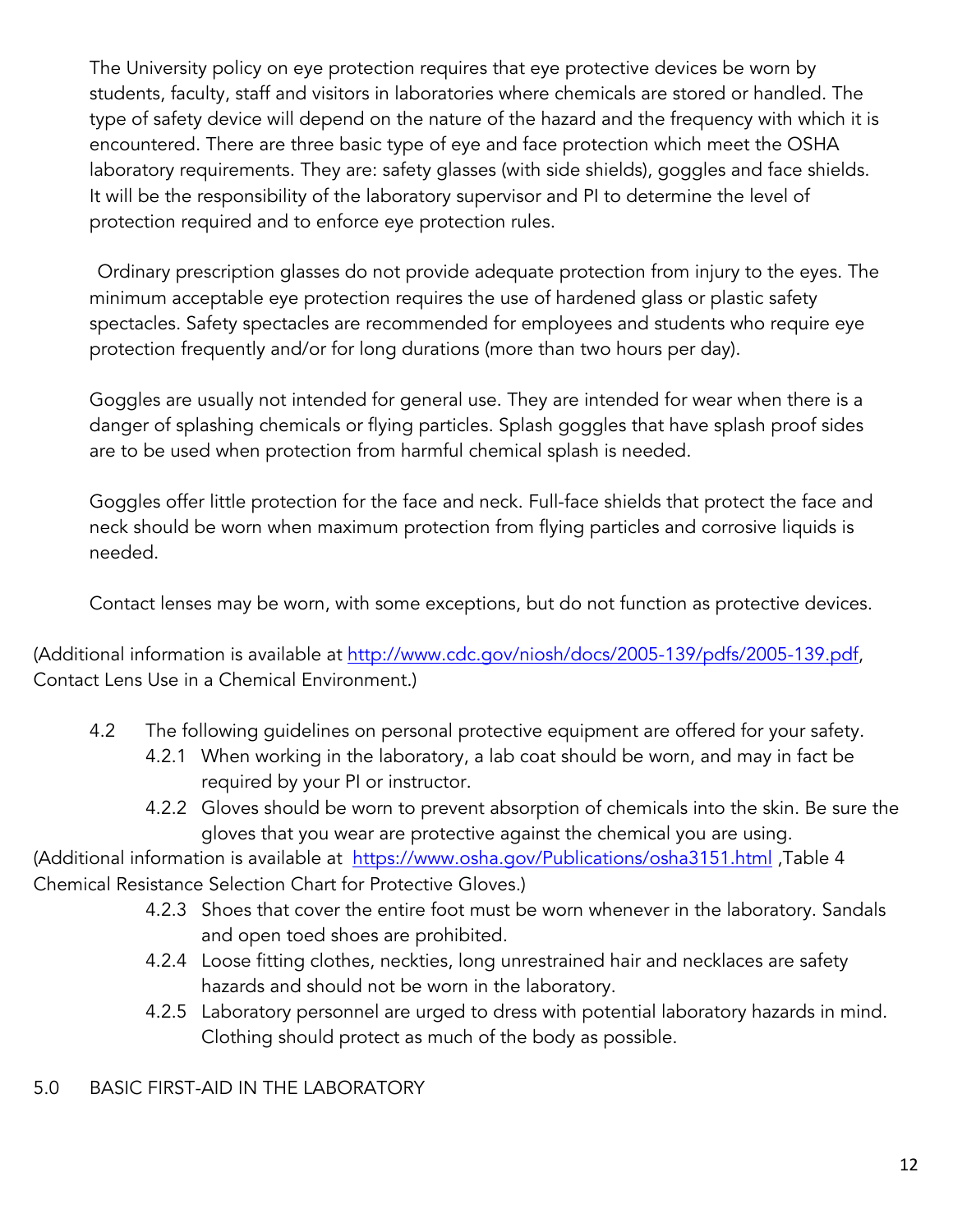The following is a list of basic first-aid procedures to be followed in the event of an accident or emergency in the laboratory. Immediate action is necessary to prevent more serious problems from occurring to the victim and assistance should be given to the medical team when they arrive.

FOR ALL EMERGENCIES CALL (911) OR The George Washington Police Department (GWPD) (202) 994- 6111. In the case of lab emergencies involving injuries due to chemicals, exposures and/or spills. Health & Emergency Management Services should also be immediately notified (202) 994-4347.

- 1. Chemical exposures
	- a. Inhalation: Remove victim from the contaminated area.
	- b. Absorption: Remove contaminated clothing. Wash affected area with soap and water.
	- c. Ingestion: Check chemical label or Safety Data Sheet (SDS) for specific instructions.
- 2. Burns

Get victim under safety shower or use fire blanket if clothing is on fire. Keep the burned areas under the shower; clothing adhering to the flesh should not be removed.

3. Eye injury

In cases where chemicals or dirt have entered the eyes, rinse eyes for 15 minutes at an eyewash station. Projectiles embedded in the eye should not be removed.

4. Puncture wound

Never remove an object that is lodged into the body. Wash area with soap and water. Try to control bleeding.

5. Severe bleeding

Cover wound with a clean cloth while applying direct pressure to the wound.

6. Electrical shock

Turn off power source if possible. Remove victim from current by using a non-conducting object. Perform artificial respiration if needed and if trained to do so.

# 6.0 SAFETY DATA SHEETS (SDS)

Chemical manufacturers and suppliers are required to supply one copy of a Safety Data Sheets the first time they supply a given chemical. The SDS follow a uniform format and contain data on the chemical.

On campus, SDS's can be found in electronic copy or 3-ring binders labeled "SAFETY DATA SHEETS". These notebooks should be located in each laboratory and in any storeroom where chemicals are stored. In addition to labs and storage areas, a master copy of all SDS's is retained in the Health & Emergency Management Services office.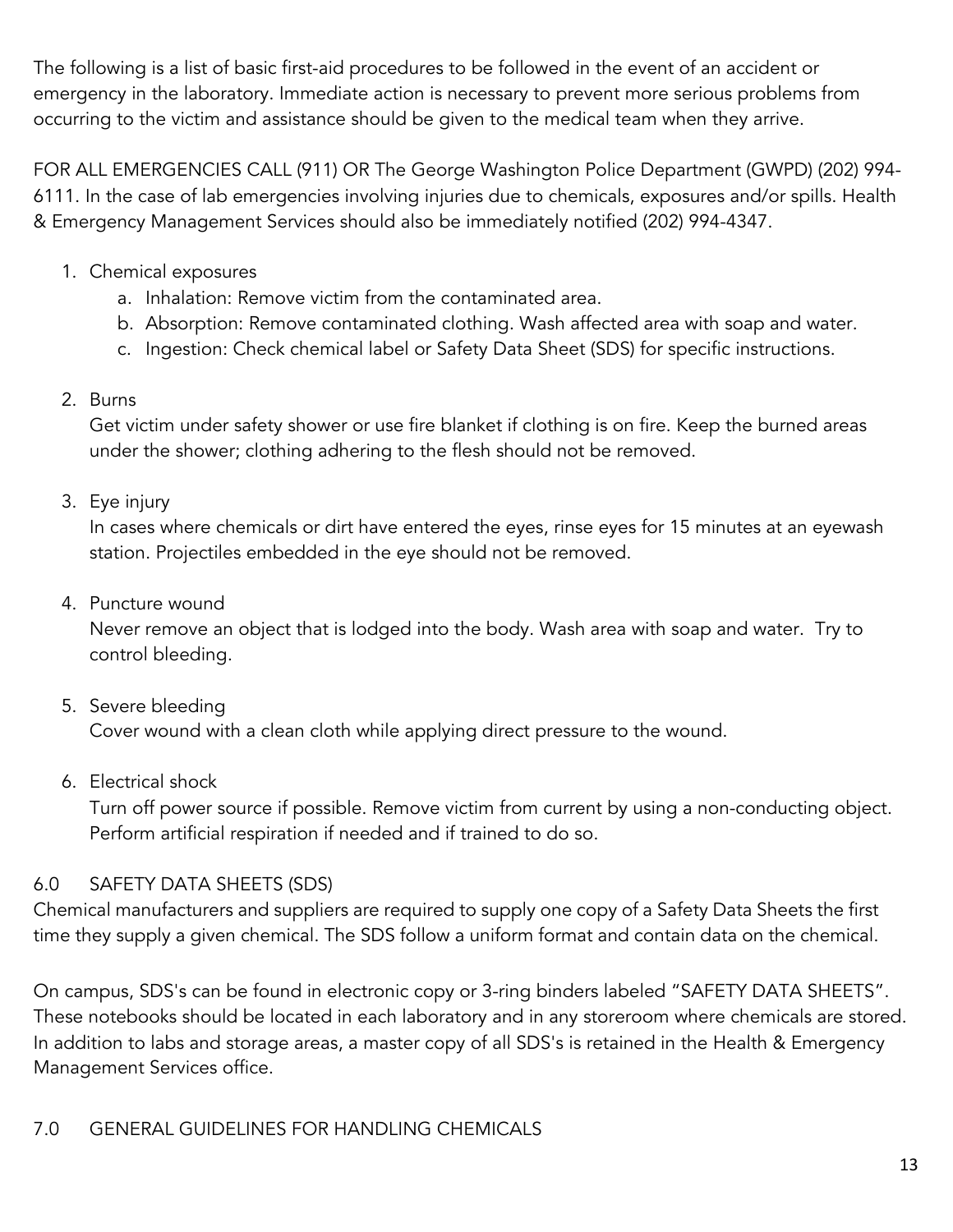The following rules and guidelines have been established to ensure a safe working environment and to prevent accidental exposures to chemicals being used in the laboratory.

- 1. All chemical containers in the lab should be clearly labeled. The label should include the date the bottle was opened.
- 2. All chemicals brought into the department are to be entered on the annual inventory list.
- 3. All SDS's are kept in each individual lab.
- 4. Smoking, drinking, and eating are prohibited in the laboratory due to danger of chemicals entering the mouth or lungs.
- 5. Treat all chemicals in the laboratory as toxic substances. Minimize your exposure to all chemicals.
- 6. Do not taste anything in the laboratory. This applies to food as well as to chemicals.
- 7. Do not place your mouth on any chemical equipment.
- 8. Avoid inhalation of vapors of any kind. Exhaust vapors through a hood. To test an odor, fill your lungs with air and cautiously sniff the vapors as you waft (fan) them from the source. Never inhale vapors directly from chemical substances.
- 9. Always wash before eating, drinking, smoking, or apply makeup.
- 10.Wash thoroughly before leaving the lab.
- 11.Set a designated area for "selected carcinogens", reproductive toxins, and high degree of acute toxicity. Use containment devices such as fume hoods or glove boxes and set up a procedure for the waste and decontamination.

### 8.0 GENERAL WORK PRACTICE

### 8.1 Working alone

Generally, it is prudent to avoid working in a laboratory building alone. Under normal working conditions, arrangements are to be made between individuals working in separate laboratories outside of working hours to cross check periodically. In addition, George Washington Police Department GWPD may be requested to check on the laboratory worker. The laboratory supervisor has the responsibility for determining whether the work requires special safety precautions, such as having two persons in the same room during a particular operation.

8.2 Housekeeping and hygiene practices in the lab

Safety in the lab is ultimately your job. Follow all instructions and safety guidelines.

- 1. Horseplay is prohibited.
- 2. Benchtops should be kept clear of any devices or materials not directly involved in the experiment in progress. This minimizes the chances of an accident and diminishes the severity of any accident that might occur.
- 3. All work surfaces should be cleared and wiped down with a damp paper towel immediately following use. This includes benchtops, fume hood work surfaces, sink drainboards, sinks, balance pans and scales. Leave the area cleaner than you found it.
- 4. Glassware should be rinsed immediately following use to prevent others from coming in contact with residues left in or on the glassware. All lab users are responsible for prompt and proper cleaning, drying and storage of glassware.
- 5. All spills must be cleaned up immediately to prevent further exposure.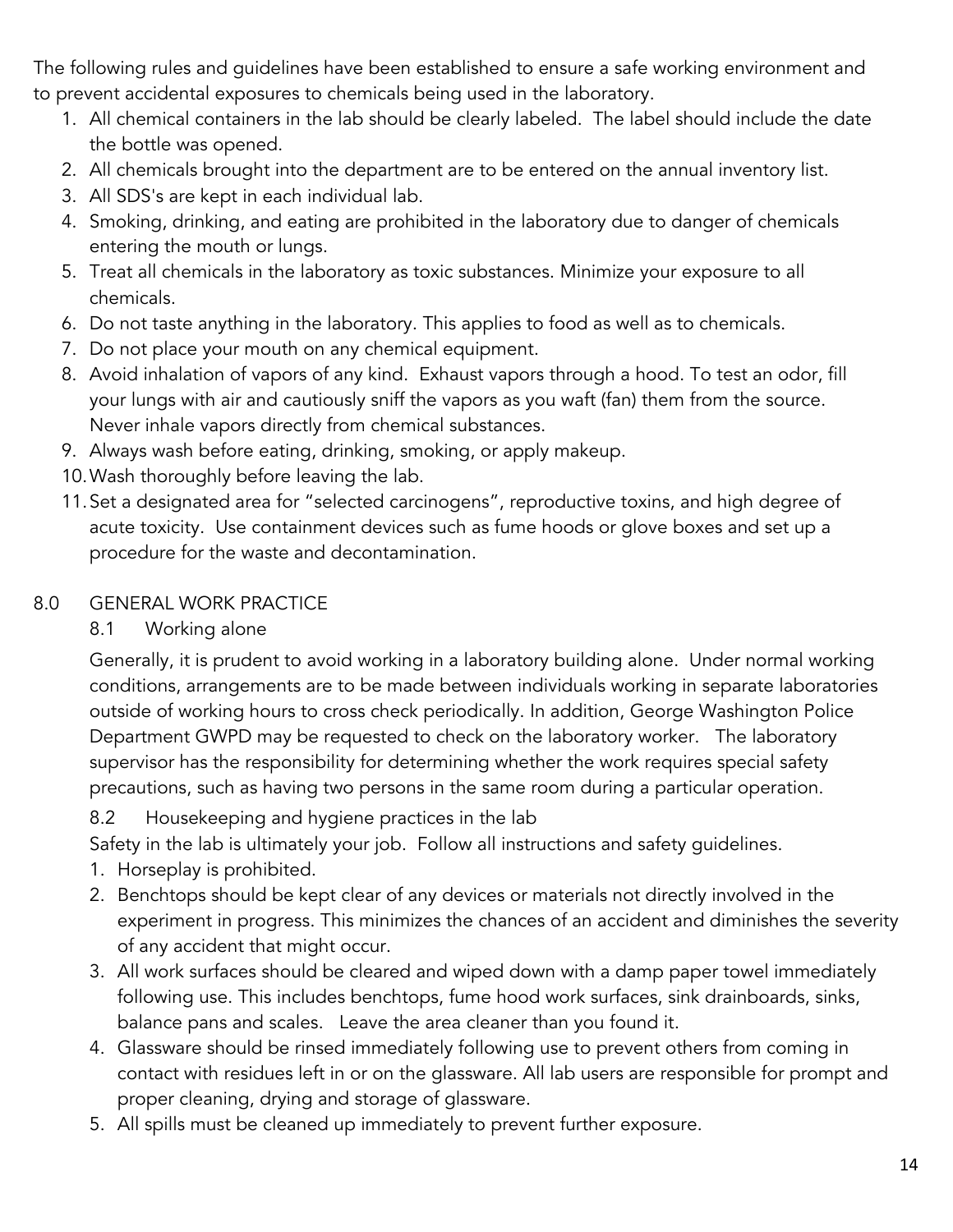6. All chemical containers must be secured immediately after use to prevent evaporation or accidental spills.

### 9.0 ELECTRICAL HAZARD

- 9.1 Laboratory supervisors should be familiar with the location of circuit breakers and how to disconnect the electrical service to the laboratory in case of a fire or accident.
- 9.2 Eliminate wiring that is frayed or worn or stretched across the floor where someone could trip over it. Do not use unlabeled panel boards, electrical outlets with open (or missing) cover plates, and extension cords.
- 9.3 All electrical outlets should carry a grounding connection requiring a three pronged plug. All electrical equipment except glass-cloth heaters should be wired with a grounding plug.
- 9.4 All electrical equipment should be inspected periodically for faulty wiring.

### 10.0 CHEMICAL STORAGE

Storage of chemicals should be minimized. Chemicals should be ordered in quantities that are likely to be consumed within a year or less. Many chemicals have a short shelf life. Some chemicals such as ethers and secondary alcohols oxidize to explosive peroxides in as short as three months after the container is first opened.

- 10.1Fume hoods must not be used as permanent storage areas. Fume hoods must not be cluttered with chemicals to prevent accidental spills.
- 10.2Chemicals should be stored in reactivity groups so that two chemicals that might react are not stored next to each other.
- 10.3All chemicals in storage should be contained in tightly closed, sturdy, appropriate containers. The container must be clearly labeled with the name, grade and supplier of the chemical, and contain the date the material was first opened.
- 10.4Large containers should be stored on low shelves, preferably in a tray large enough to contain the contents in the event of a spill or container rupture.
- 10.5All flammable materials must be stored in approved flammable storage cabinets. Only minimum quantities of flammable liquid in use should be kept outside of flammable storage cabinet.
- 10.6All storage areas should be secure. They should not be located in heavily traveled areas, and should be in separate areas other than laboratories whenever possible. They must be accessible only to those few individuals who have a need for the chemicals and who have had the proper training in the use of all of the materials in that storage area.

### 11.0 FUME HOODS

A key to safety handling of chemicals in the laboratory is a good, properly installed hood system. The National Academy of Sciences' Report "Prudent Practices for Handling Hazardous Chemicals in Laboratory" provides extensive information on laboratory ventilation and recommends that in a laboratory where workers spend most of their time working with chemicals.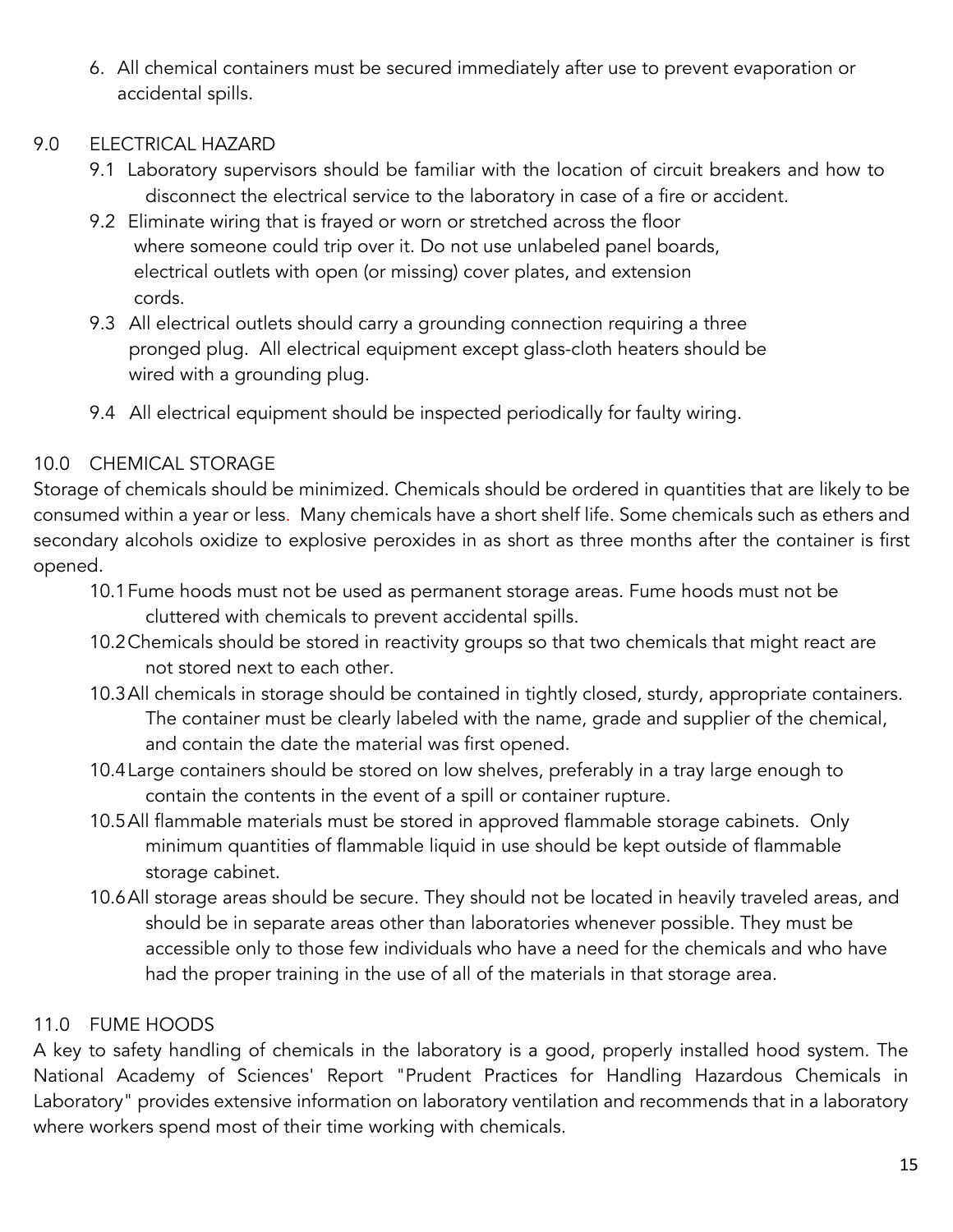Fume hoods serve to exhaust toxic, offensive, or flammable vapors from the laboratory and, with the hood sash closed, to provide a physical barrier between the worker and the chemical reaction. Apparatus used in hoods should be fitted with condensers, traps, or scrubbers to contain or collect waste solvents or toxic vapors. The hood should not be a means of disposing of chemicals.

Operations where flammable gas, toxic vapors, or noxious odors are given off should be performed under fume hoods.

Equipment should be placed as far back in the hood as possible and activities carried out at least 6 inches from the edge of the hood. Never put our head inside the hood while working with chemicals.

The EPA Performance Requirements for Laboratory Fume Hoods document includes criteria for chemical fume hoods operating at an average face velocity of 100 fpm for typical chemical fume hoods, and 60 fpm for low-velocity chemical fume hoods.

The fume hoods at The George Washington University are adjusted to draw between 65 to 100 LFPM. The hoods are tested annually and the results of the measured air flow are posted on each hood face.

If you encounter a fume hood not working properly, immediately contact the Health & Emergency Management Services (202) 994-4347 and do not attempt to use the hood.

### 12.0 BIOLOGICAL LABORATORY SAFETY

Persons working with infectious agents or materials must be trained in the proper procedures required for safe handling of these materials. Departmental chairs should insure that appropriate training is provided for all laboratory personnel working with infectious agents. All safety procedures shall be used in conjunction with facility design, engineering features and safety equipment to ensure laboratory personnel safety.

Laboratory personnel must be informed of any special hazards and signs that are present in the work area. The Office of Laboratory Safety (OLS) is responsible for radiation safety, biosafety and laser safety.

The following standard safety practices should be followed by all laboratory personnel.

- 1. Access to the laboratory shall be restricted by the instructor/PI when work with infectious agent is in progress.
- 2. Laboratory doors shall remain closed at all times when experiments are in progress.
- 3. Lab coats and gloves shall be worn by all workers to avoid skin contamination with infectious agents.
- 4. Eating, drinking, smoking, and application of cosmetics is strictly prohibited in the laboratory.
- 5. All infectious waste shall be decontaminated and disposed of properly.
- 6. All working surfaces shall be decontaminated at the end of each lab and immediately after any spill of viable material.
- 7. Laboratory personnel must wash thoroughly after handling infectious agents prior to leaving the laboratory.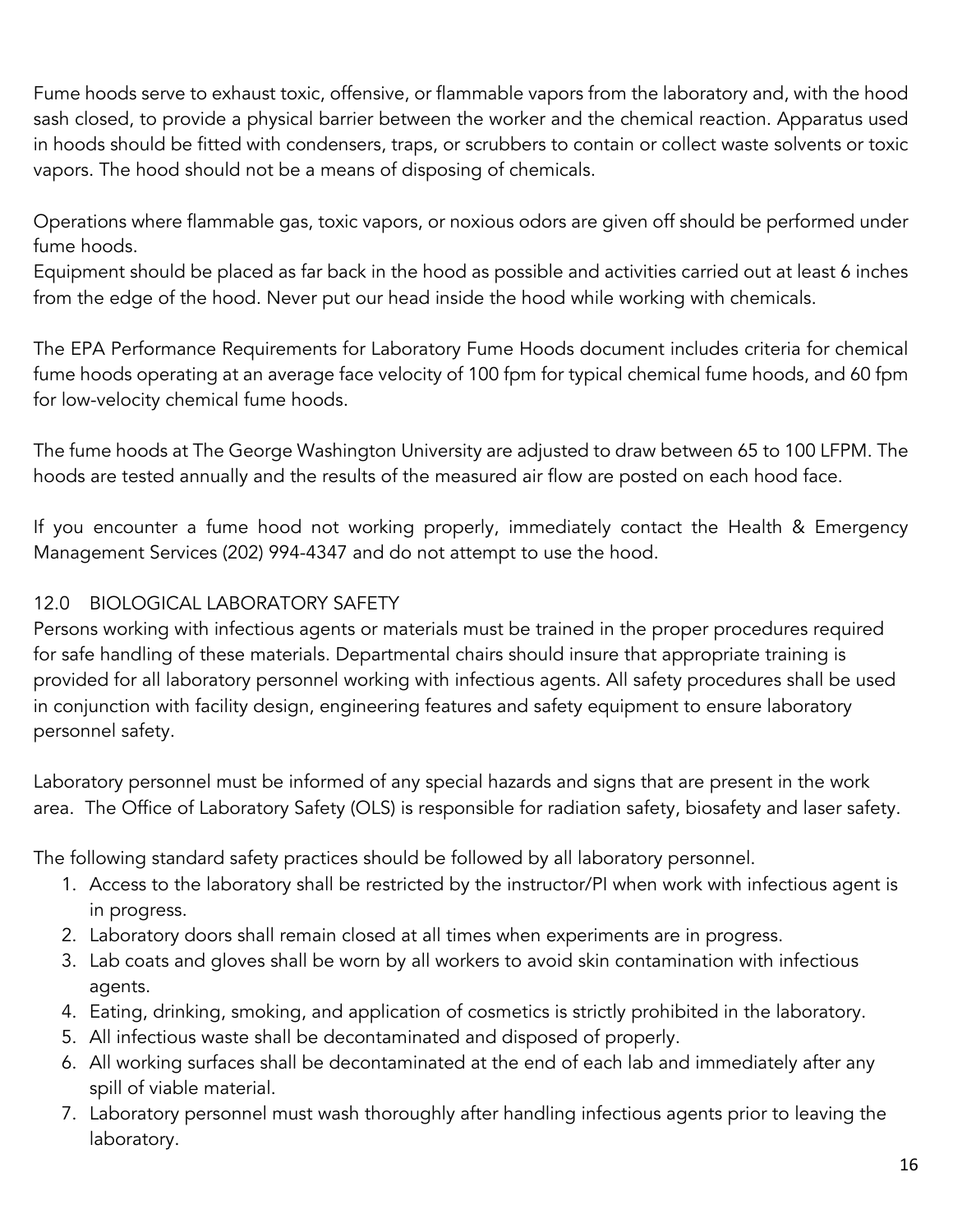# III. Hazardous Chemical Waste Disposal Policy

### 1.0 PURPOSE

- 1.1 This policy is to serve as a guide for laboratory researchers, professors, students, and other university personnel who generate hazardous waste and to inform them of their responsibilities in the disposal of hazardous waste. It also formalizes the existence of a university waste management program.
- 1.2 Employees must become familiar with the hazardous waste disposal program. Such familiarization will develop cooperation and assistance, which are essential in making the hazardous chemical waste disposal operation reliable and efficient.

### 2.0 SCOPE

The scope of this policy pertains to the disposal of hazardous chemical waste, as defined in Section 5.0. This policy does not include the disposal of radioactive waste nor the disposal of non-hazardous solid waste. Disposal of these materials is administered by the Office of Laboratory Safety (OLS) and the Facilities respectively.

### 3.0 OVERVIEW OF HAZARDOUS WASTE (BACKGROUND INFORMATION)

The George Washington University is an institution that provides teaching, research and service activities which may generate any or all of the hazardous waste listed in the Resource Conservation and Recovery Act (hereinafter referred to as "RCRA"). Through RCRA, congress required the Environmental Protection Agency (hereinafter referred to as "EPA"), to organize a "cradle to grave• management system of hazardous waste.

In its first act of regulation in 1980, contained in Parts 260 through 271 Title 40 of the Code of Federal Regulations, the EPA began regulating only companies that generated large quantities (in excess of one thousand (1,000) kilograms (kg.)) of hazardous waste per month (hereinafter referred to as Large Quantity Generators - "L.Q.G."). In 1984, Congress amended the regulations to begin regulating generators of one hundred (100) to one thousand (1,000) kg of waste per month (hereinafter referred to as Small Quantity Generators - "S.Q.G."). Although less stringent than regulations for L.Q.G. regulations for S.Q.G. have certain legal requirements to comply with. The District of Columbia Government of Consumer and Regulatory Affairs adopted the federal EPA regulations in 1984 and finalized its adoption and rules governing hazardous waste in the District of Columbia in July of 1987. These regulations now qualify any business within the District of Columbia that generates less than 100 kg of hazardous waste per month as a CESQG. Therefore, an establishment that generates any hazardous waste is now regulated.

### 4.0 GOALS

4.1 Protect the health and safety of employees and students.

4.2 Assure compliance with applicable regulations: The hazardous waste policy at The George Washington University will comply with federal E.P.A., Department of Transportation and District of Columbia regulations.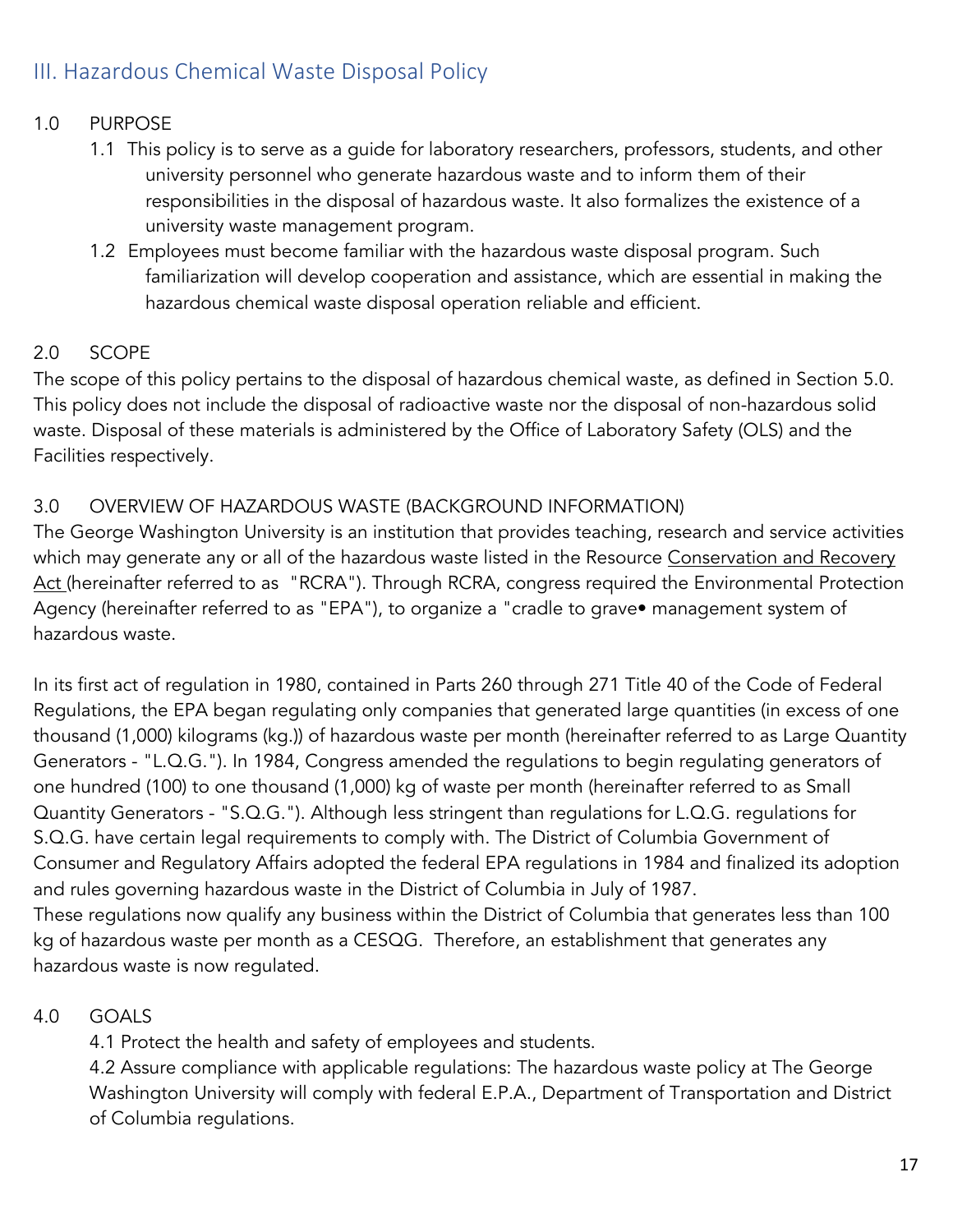4.3 Reduction of hazardous waste: Efforts will be made to reduce of the volume of waste that is generated and transported off- site.

### 5.0 DEFINITIONS

- 5.1 Department of Consumer and Regulatory Affairs: The District of Columbia government agency responsible for the administration and enforcement of the District's Hazardous Waste Regulations, 20 DCMR Chapter 40.
- 5.2 Department of Transportation (DOT): The federal agency responsible for policy concerning the transportation of hazardous waste.
- 5.3 Environmental Protection Agency (EPA): The federal agency responsible for regulations concerning the generation, handling, and disposal of hazardous (non-radioactive) chemical wastes.
- 5.4 Flash Point: The minimum temperature at which a liquid gives off vapors in sufficient concentration to form and ignitable mixture with air.
- 5.5 Generator: Any person or department within the University which produces hazardous waste.
- 5.6 Hazardous Waste Generator: A hazardous waste generator is any person or site whose processes and actions create hazardous waste (see 40 CFR 260.10). Generators are divided into three categories based upon the quantity of waste they produce:
	- 5.6.1 Large Quantity Generators (LQGs) generate 1,000 kilograms per month or more of hazardous waste, more than 1 kilogram per month of acutely hazardous waste, or more than 100 kilograms per month of acute spill residue or soil.
	- 5.6.2 Small Quantity Generators (SQGs) generate more than 100 kilograms, but less than 1,000 kilograms, of hazardous waste per month.
	- 5.6.3 Conditionally Exempt Small Quantity Generators (CESQGs) generate 100 kilograms or less per month of hazardous waste, or 1 kilogram or less per month of acutely hazardous waste, or less than 100 kilograms per month of acute spill residue or soil.
- 5.7 Hazardous Waste: Any waste included in the "listed hazardous waste as specified in Part 261, 40 CFR of the EPA regulations or if it displays a hazardous characteristic of a corrosive, reactive, flammable or toxic.
- 5.8 Acute Hazardous Waste: Chemical that can cause serious harm from a single or short duration of exposure. (Example include: carbon disulfide, fluorine, mercury fulmate, and arsenic trioxide).
- 5.9 Manifest: A required form which is used for shipping hazardous waste. The manifest must have the name and address of the generator, the hazard class, and the types and quantities of hazardous waste to be shipped off-site.

### 6.0 PROCEDURES AND RESPONSIBILITIES

### 6.1 Health & Emergency Management Services

Health & Emergency Management Services provides the service of the waste evaluation, contractor procurement and in-house compliance of the removal or reduction of hazardous waste at The George Washington University. Waste that cannot be reduced in-house will be stored in appropriate storage areas. Waste will then be transferred to an outside qualified hazardous waste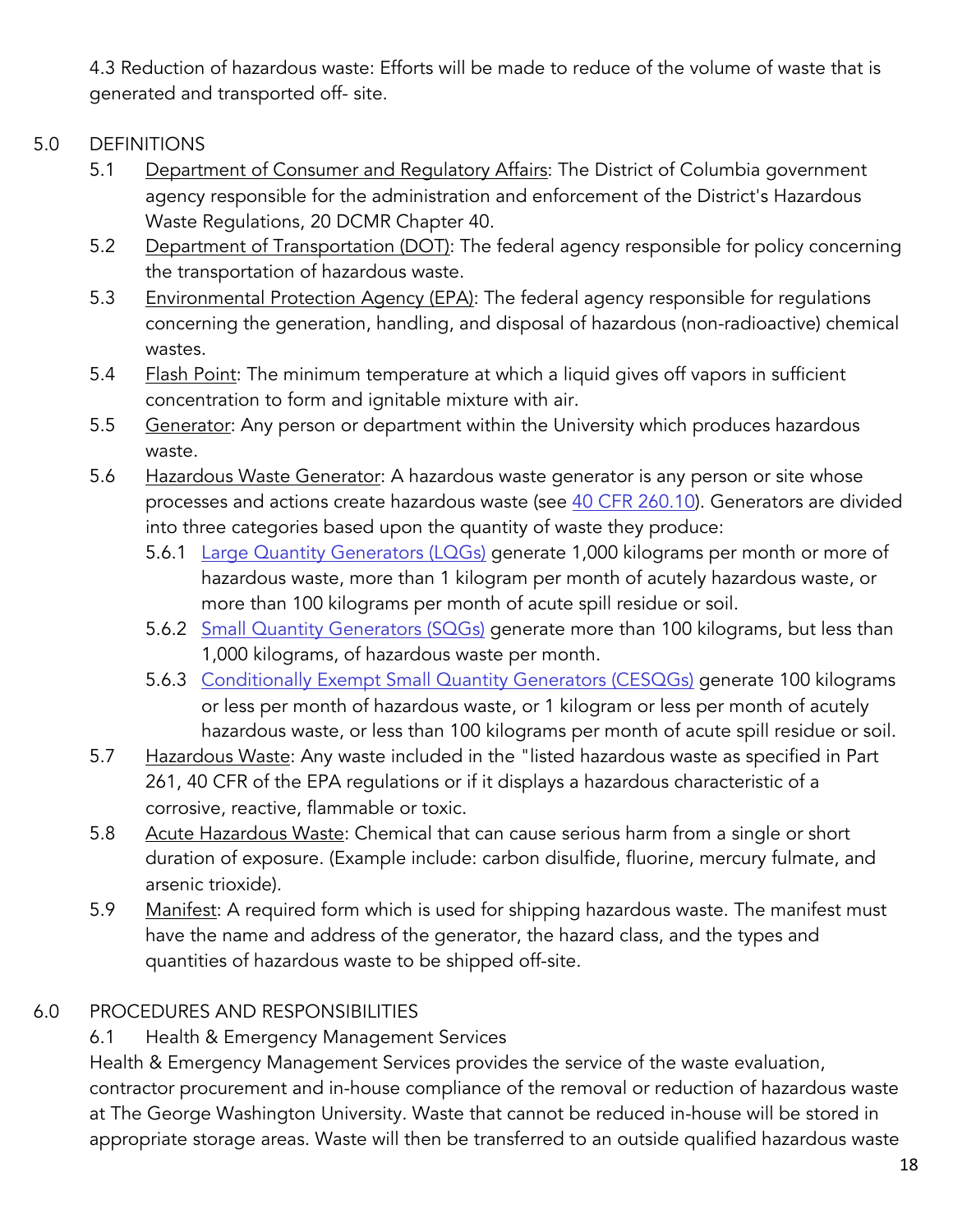contractor. Health & Emergency Management Services will at the appropriate time initiate waste disposal process by requesting waste inventories from the various departments and coordinate a waste pick-up.

### 6.2 Departmental Waste Generator Procedures

Any department who generates hazardous waste must follow the procedures outlined below:

- 6.2.1 Containers
	- 6.2.1.1 If possible, the same container in which the original material arrived in the laboratory should be used for disposal.
	- 6.2.1.2 All containers of liquids must have a screw cap or lid and must not leak when inverted. Corks, plastic sheeting, cotton plugs, etc. are not acceptable stoppers for containers of hazardous waste liquids.
	- 6.2.1.3 The outside of containers must be clean and free of chemical contamination.
	- 6.2.1.4 All glass containers should be securely packaged to prevent breakage during transport.
	- 6.2.1.5 Loose solid materials should be placed in a sealed container, box or carton lined with two plastic bags.
- 6.2.2 Waste Segregation
	- 6.2.2.1 Solvents

The most cost-effective disposal for labpack solvents is to "bulk" them into *5* gallon containers (or the original cans they arrived in). This will eliminate large quantities of small containers. Compatible solvents include: alcohols, (methanol, ethanol, propanol, etc.) ethers, liquid ketones, water phenol, aniline, benzene, pyridine, toluenes, acetates, and halogenated solvents (i.e., methylene chloride, chloroform, and carbon tetrachloride). Waste solvent containers must be labeled with all constituents and approximate percentages, +/- 10%.

6.2.2.2 Heavy Metals

Heavy metals such as arsenic, barium, cadmium, chromium, lead, mercury, selenium, and silver are difficult to dispose of if in large concentrations in flammable solvents due to EPA's Land disposal restrictions (Land Bans). all hazardous waste disposal facilities must incinerate flammable solvents and are regulated on how much metal they can burn. Therefore, it is extremely important to keep the above listed heavy metals out of organic solvents otherwise, it may not be accepted for disposal.

6.2.3 Waste Container Labels

All waste containers must be labeled with the following information:

- 1. Name of the material
- 2. Volume, weight, or percentage of mixture
- 3. The date accumulation began
- 4. The words "Hazardous Waste"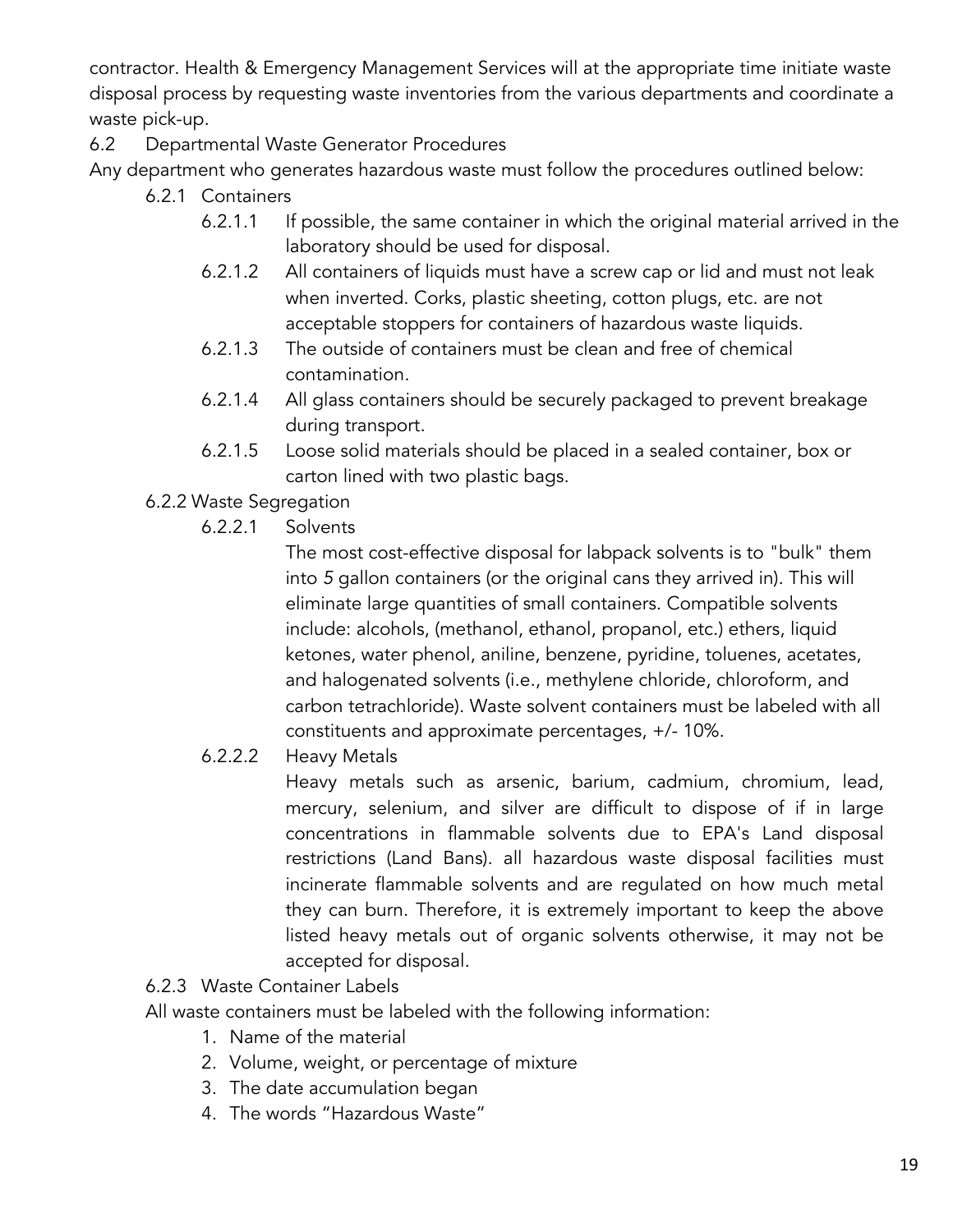### 6.2.4 Waste pick-ups by Health & Emergency Management Services will be scheduled as necessary.

## 7.0 EMPLOYEE SAFETY AND HEALTH

## 7.1 Departments

Employee safety and health must be maintained at all times. When pouring waste into a container prior to pick-up, employees should perform this procedure inside an operating chemical fume hood. Employees should wear the proper personal protective equipment for the activity.

### 7.2 Housekeeping Personnel

Housekeeping personnel are not authorized to handle hazardous waste. All non-hazardous waste must be clearly labeled as non-hazardous waste before it is put into the trash. Also, sharp items such as needle from a syringe should place in a sharps container. Noncontaminated broken glass can go in a regular sturdy box marked broken glass for the dumpster.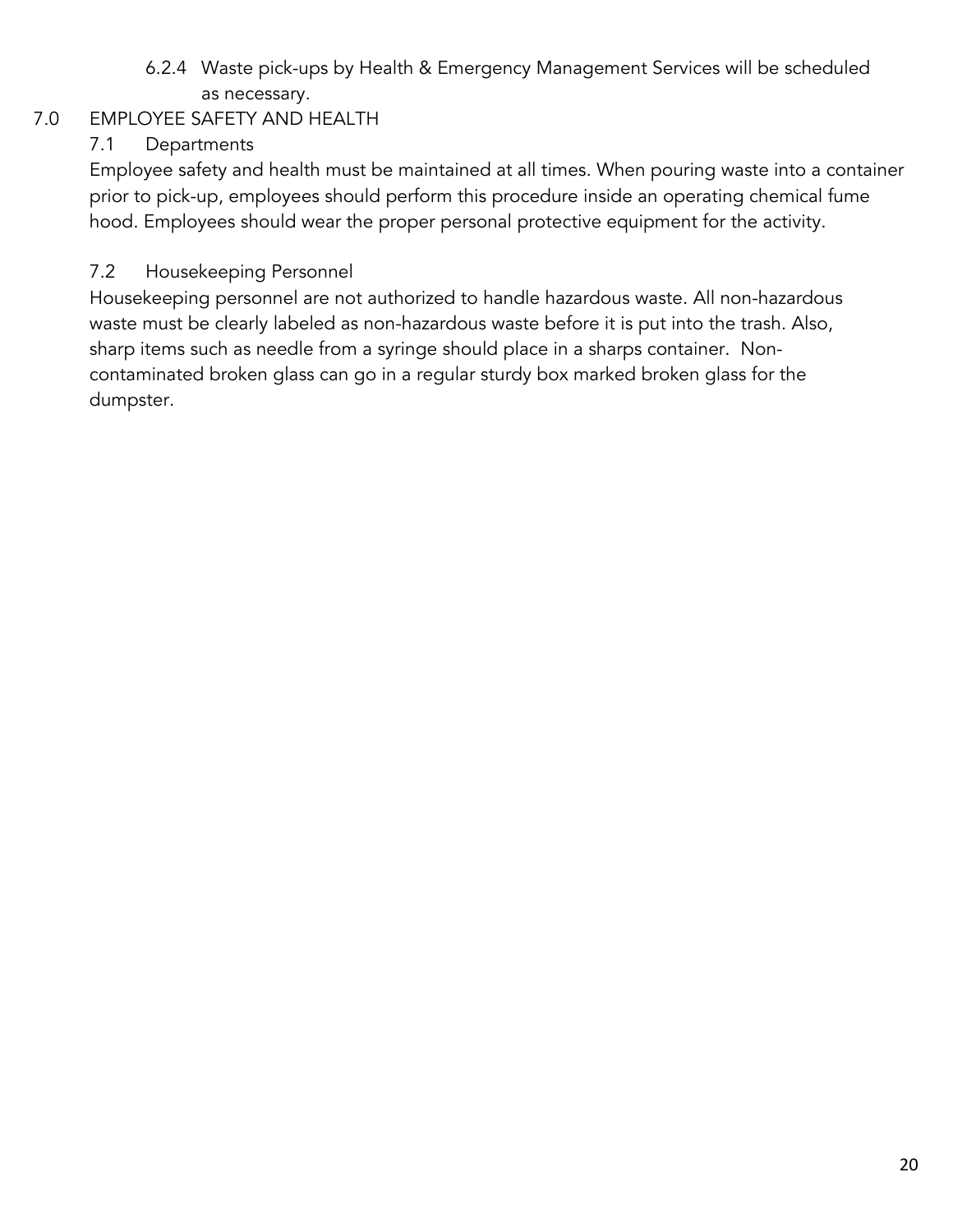# IV. Hazardous Waste Classification

### 1.0 WHAT IS HAZARDOUS WASTE?

To properly understand "hazardous waste" in relation to identifying potential hazardous waste streams, "solid waste" must be defined. Solid waste is defined as any discarded material that is abandoned by being disposed of, burned or incinerated, recycled or considered "waste-like." A solid waste can physically be a solid, liquid, semi-solid, or container of gaseous material.

Hazardous waste is defined as a "solid waste", or combination of solid wastes, which because of its quantity, concentration, or physical, chemical, or infectious characteristics may:

- 1. pose a substantial present or potential hazard to human health or the environment when improperly treated, stored, transported, or disposed of, or otherwise managed: or
- 2. cause, or contribute to an increase in mortality or an increase in serious irreversible or incapacitating reversible illness.

#### 2.0 DETERMINE WHETHER YOUR WASTE IS HAZARDOUS

It is the responsibility of the person or business that generates a waste to determine if that waste is hazardous by using the criteria outlined in Chapter 41 of Title 20 DCMR. There are two ways a waste can be identified as hazardous: it may be defined by its hazardous characteristic, which is defined in Title 20 DCMR. Section 4102, or it mav be a LISTED waste as listed in Title 20 DCMR, Section 4103.

2.1 Hazardous Waste mixtures:

In general, mixing a hazardous waste with a nonhazardous waste will result in the entire volume be regulated as a hazardous waste. This includes mixing liquids with liquids and liquids with solids. For example, adding a teaspoon (more or less) of an acutely listed hazardous solvent to a 55 gallon drum of water, could result in the entire drum of liquid being regulated as a hazardous waste. It is good management practice to keep hazardous and nonhazardous waste separated while in storage.

#### 3.0 CHARACTERISTIC WASTE

If a waste possesses at least one of the four characteristics of ignitability, corrosivity, reactivity or EP toxicity, it is considered to be characteristic waste:

#### 3.1 IGNITABILITY (D00I)

A solid waste that exhibits any of the following properties is considered a hazardous waste due to its ignitability:

3.1.1 A liquid waste which has a flashpoint of less than or equal to 140 degrees Fahrenheit (60 degrees C) as determined by the Pensky-Martens Closed Cup flash point test. Kerosene, petroleum naphtha and petroleum based lacquer. thinner are examples of commonly used solvents which would be considered ignitable hazardous waste.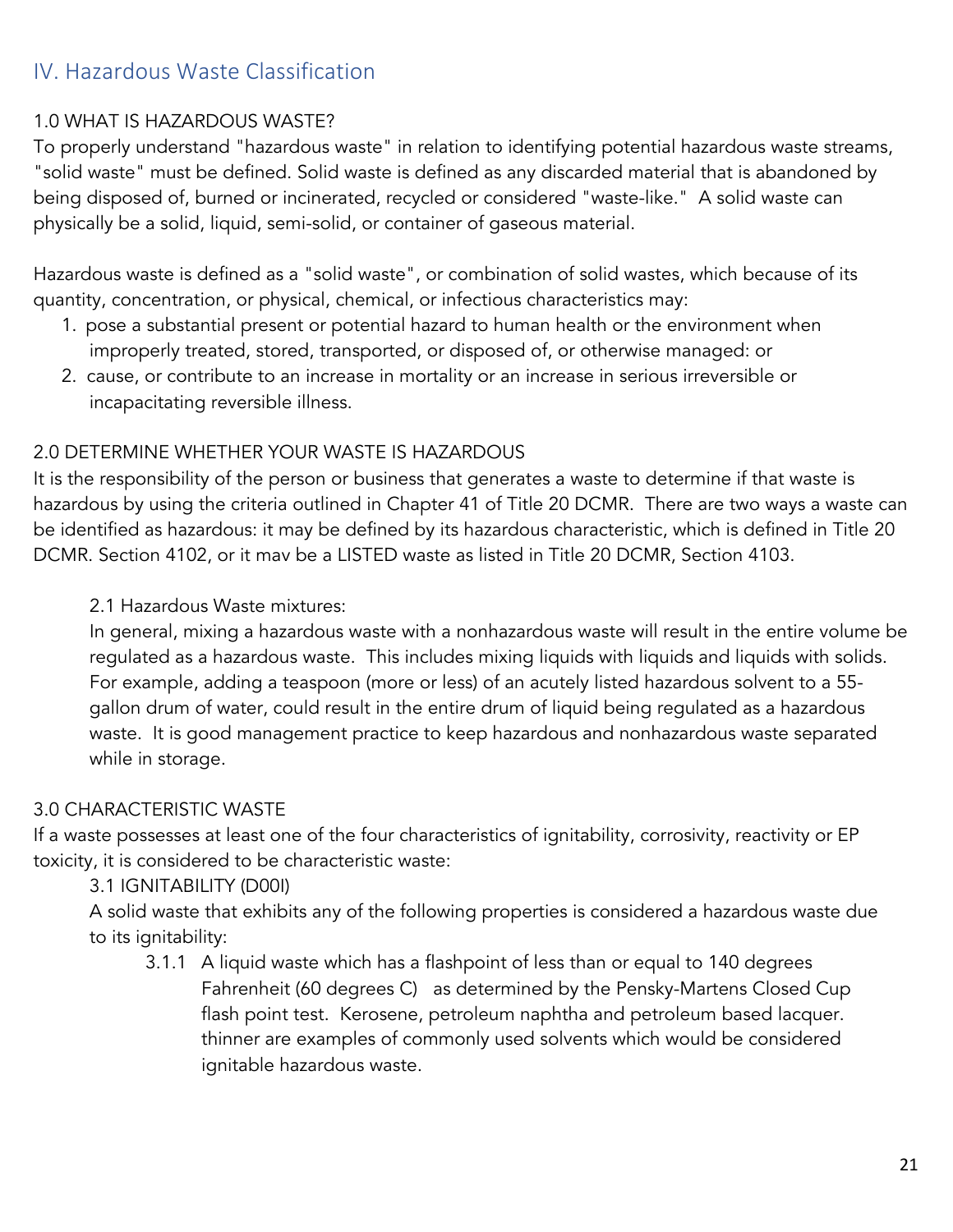- 3.1.2 A non-liquid which is capable of causing a fire through friction, absorption of water or spontaneous chemical change and when ignited burns so vigorously that it creates a hazard.
- 3.1.3 An ignitable compressed gas as defined in 49 CFR 173, Department of Transportation Regulations.

### 3.2 CORROSIVITY (D002)

A solid waste that exhibits any of the following properties is considered a hazardous waste due to its corrosivity:

- 3.2.1 An aqueous waste with a pH less than or equal to 2 or greater than or equal to 12.5 is considered to be a corrosive hazardous waste.
- 3.2.2 A liquid waste that corrodes steel at a rate of .25 inch per calendar year. at the standard set temperature of 55 degree C.

Examples of corrosives include battery acids, paint and varnish removers, and industrial degreasing solutions.

## 4.0 REACTIVITY (D003)

A waste is considered to be a reactive hazardous waste if it is normally unstable, reacts violently with water, or generates toxic gases when exposed to water or other materials. Examples are cyanide, plating waste, waste bleaches and explosives.

## 5.0 TOXICITY (D004 – D043)

To determine the toxicity of hazardous waste a representative sample of the material must be subjected to the Extraction Procedure (EP) toxicity test. If the waste contains one of the contaminants listed below at or in excess of the concentration given then it is considered a toxic hazardous waste. For more information on maximum concentrations for the toxicity characteristic go to http://www.gpo.gov/fdsys/pkg/CFR-2012-title40-vol27/xml/CFR-2012-title40-vol27-sec261-24.xml

By definition, EPA determined that some specific wastes are hazardous. These wastes are incorporated into lists published by the Agency. These lists are organized into three categories:

- 1. The F-list (non-specific source wastes). This list identifies wastes from common manufacturing and industrial processes, such as solvents that have been used in cleaning or degreasing operations. Because the processes producing these wastes can occur in different sectors of industry, the Flisted wastes are known as wastes from non-specific sources. Wastes included on the F-list can be found in the regulations at 40 CFR §261.31.
- 2. The K-list (source-specific wastes). This list includes certain wastes from specific industries, such as petroleum refining or pesticide manufacturing. Certain sludges and wastewaters from treatment and production processes in these industries are examples of source-specific wastes. Wastes included on the K-list can be found in the regulations at 40 CFR §261.32 .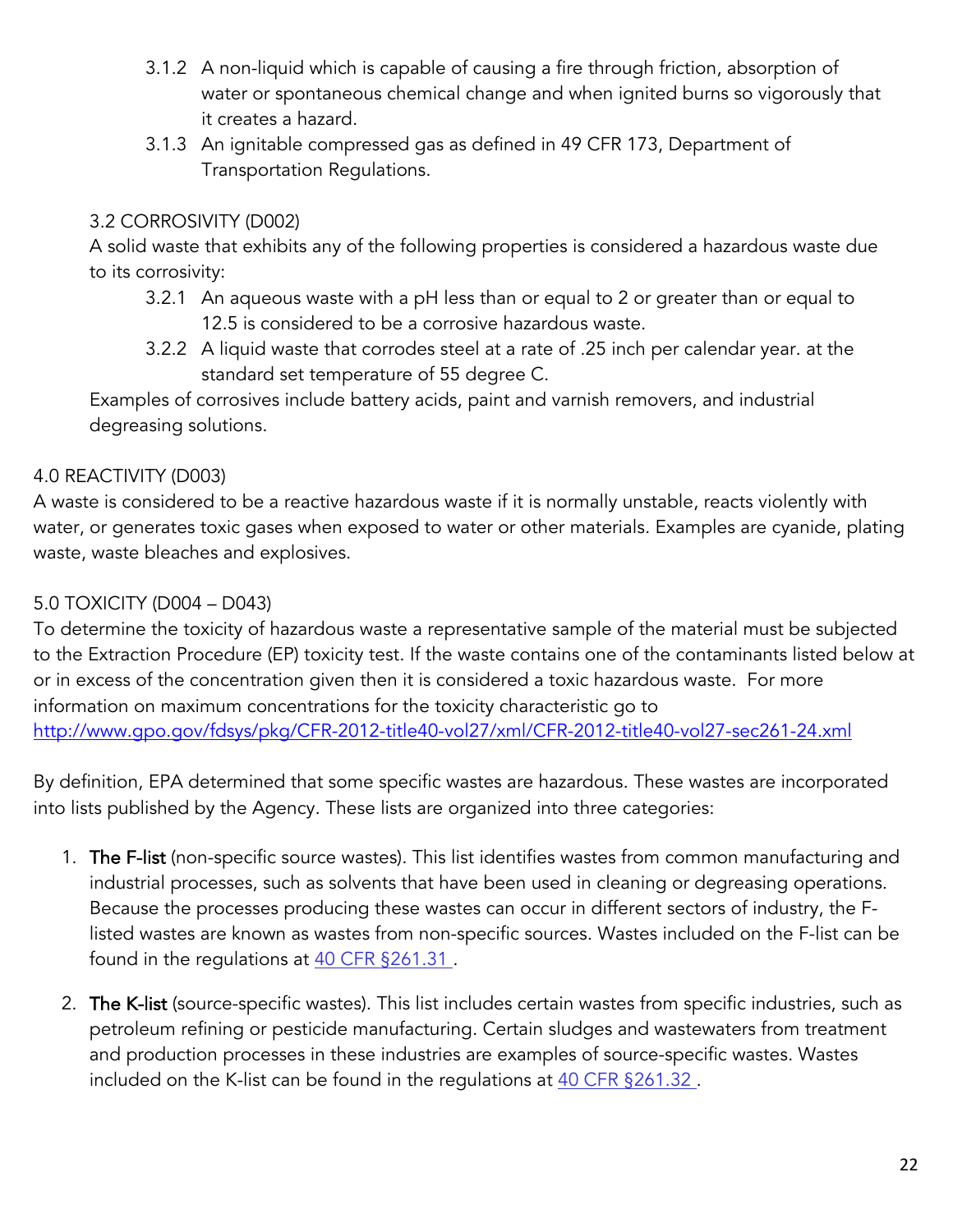3. The P-list and the U-list (discarded commercial chemical products). These lists include specific commercial chemical products in an unused form. Some pesticides and some pharmaceutical products become hazardous waste when discarded. Wastes included on the P- and U-lists can be found in the regulations at 40 CFR §261.33.

For more information on listed waste go to http://www.epa.gov/osw/hazard/wastetypes/listed.htm

### 6.0 EXCLUSIONS

The following waste streams are not solid wastes and have been excluded from District of Columbia Hazardous Waste regulations:

- 1. Domestic sewage
- 2. Industrial wastewater, discharges subject to the Clean Water Act
- 3. Nuclear sources covered by the Atomic Energy Act
- 4. Irrigation return flows
- 5. Waste samples for laboratory analysis
- 6. Extraction ores
- 7. Drilling fluids
- 8. Photographic waste, in which chromium is exclusively trivalent chromium.
- 9. Fly ash, bottom ash waste, slag waste, and flue gas emission control waste from the combustion of coal or other fossil fuels
- 10.Used oil that has not been mixed with hazardous waste
- 11.Spent lead batteries that will be recycled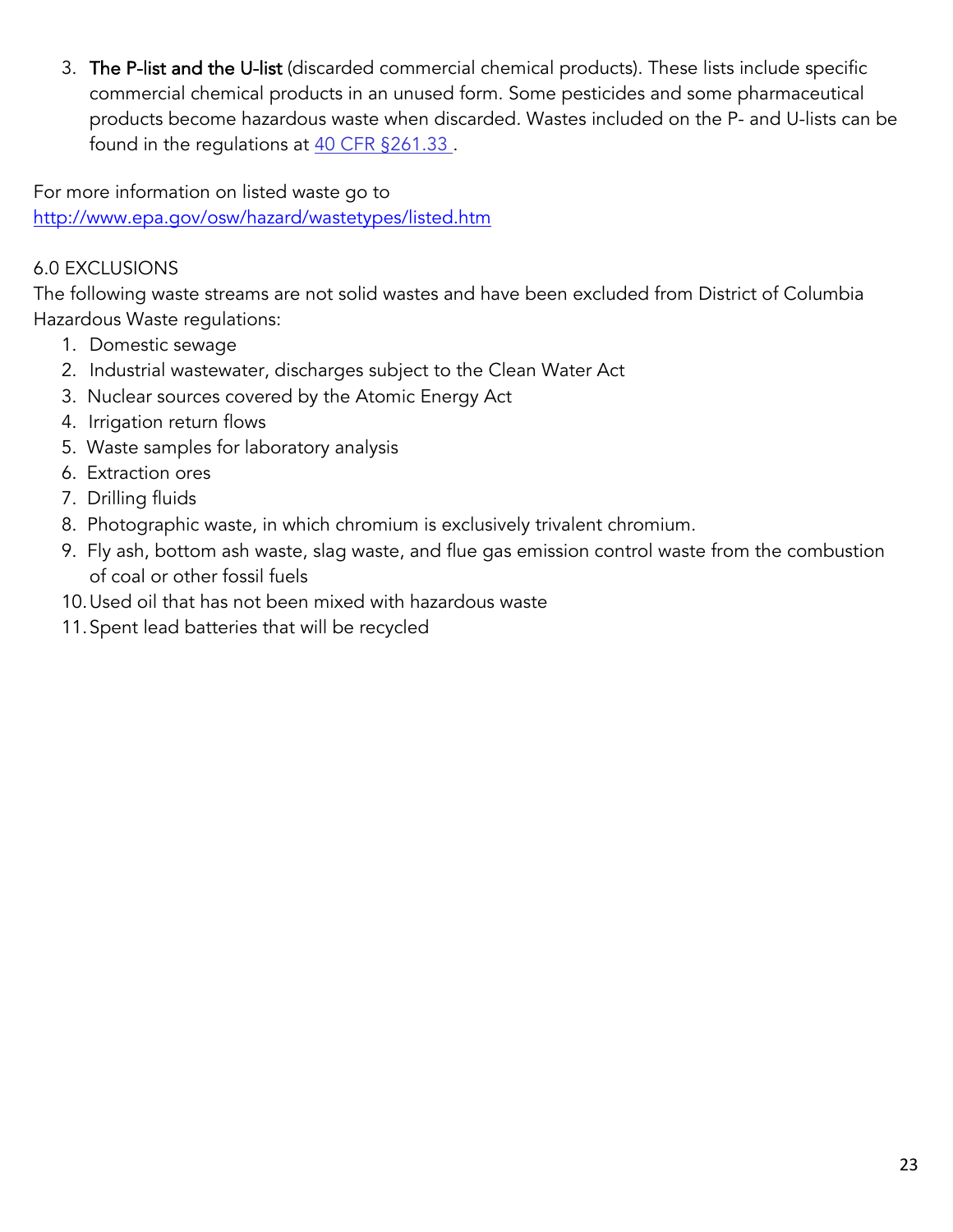# V. Chemical Spill Emergency Plan

### 1.0 PURPOSE

For the purpose of this plan, a chemical emergency shall be defined as any spill, explosion or release of a hazardous substance that may harm human life or the environment.

The purpose of this plan is to minimize hazards to George Washington University students, faculty, staff, the general public, and the environment from any unplanned sudden released of hazardous chemicals. The plan will be consulted primarily by the Emergency Coordinators; however, all George Washington University personnel involved in the transportation, handling, storage, disposal and the management of hazardous chemicals should be familiar with the contents of this plan. The plan will also be distributed to University faculty, staff members and local response authorities who may be involved in a chemical emergency.

The provisions of this plan should be carried out immediately whenever there is a fire, explosion, or release of hazardous waste which would threaten human life or the environment.

The Chemical Spill Emergency Plan will be reviewed annually by the Hazardous Materials Committee for the purpose of updating changes and to ensure that the Emergency Telephone Contact List is accurate.

### 2.0 EMERGENCY PROCEDURES FOR UNIVERSITY PERSONNEL

- 2.1 Report any spill or leak of a hazardous substance immediately to the George Washington Police Department (GWPD) dispatcher at the emergency number (202) 994-6111.
- 2.2 When calling in a chemical emergency, the caller must provide the following information to the dispatcher:
	- 2.2.1 Name and telephone number of the reporting person
	- 2.2.2 Name and address of accident location
	- 2.2.3 Time and type of incident (e.g., spill, fire, explosion)
	- 2.2.4 Name and quantity of material(s) involved, if known
	- 2.2.5 Extent of injuries, if any
	- 2.2.6 Possible hazards to human health (e.g., toxic vapors)
	- 2.2.7 Damage to property or environment
- 2.3 Notify the department head or chairman of the area(s) that are affected by the chemical release. Evacuate all personnel from the immediate work and/or laboratory area. Chemical release has the potential to affect large areas in the building. The internal fire alarm should be sounded.
- 2.4 Persons involved with the spill should remain near the scene and direct people away from the spill until one of the Emergency Coordinators arrives to assess the situation.
- 2.5 Consult the Spill Prevention, and Control Plan (Section 4.0) for more detailed information about chemical emergencies.

### 3.0 PROCEDURES FOR EMERGENCY COORDINATORS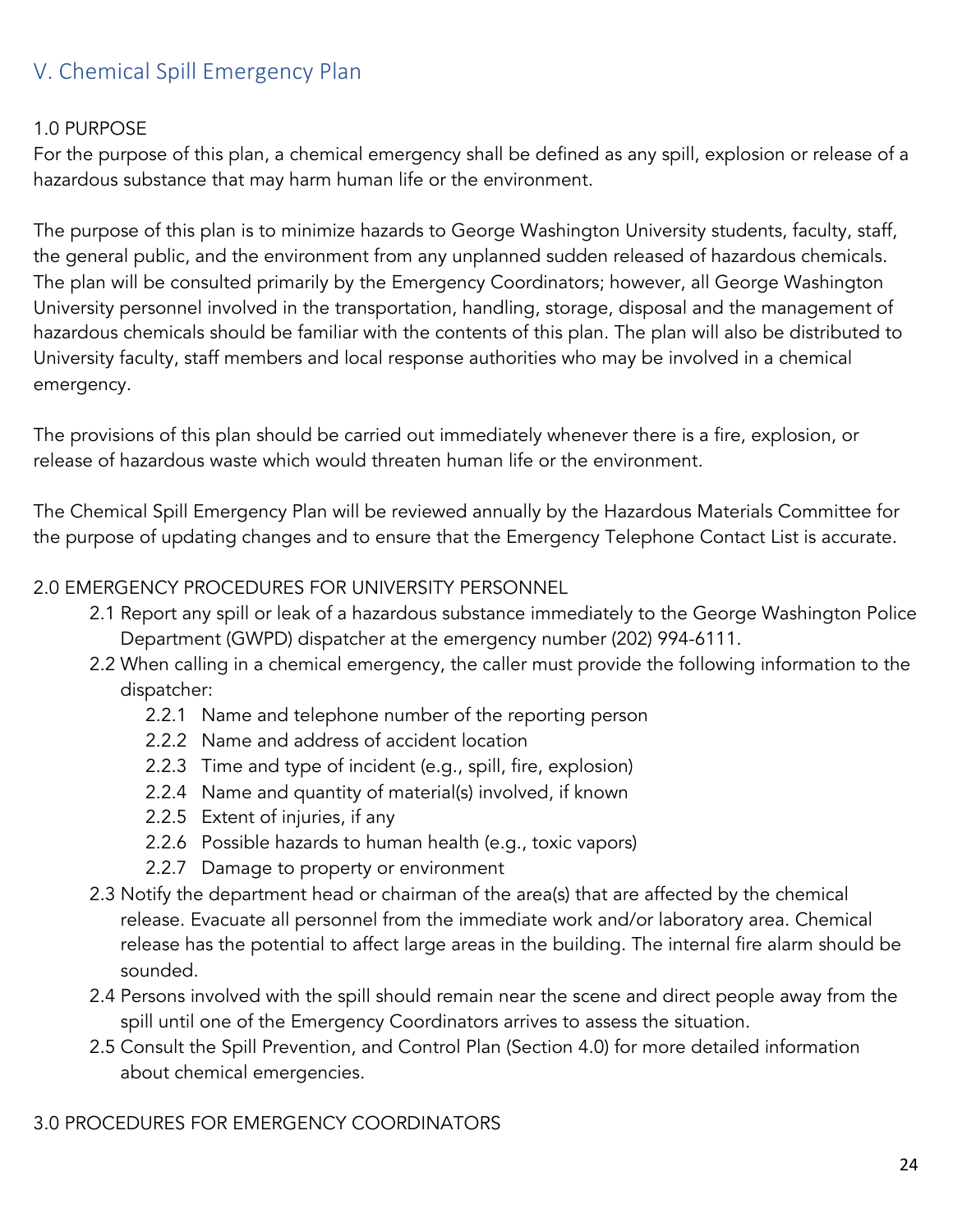GWPD officers routinely respond to all emergencies occurring on campus, therefore, they will be designated as "Emergency Coordinators" (EC) in the event of a chemical emergency. The shift sergeant will be responsible to make an assessment of the situation and notify the proper response personnel in the event the Health & Emergency Management Services Manager or Safety Specialist are not available to respond to the emergency. During the B shift working hours (7:00a.m. to 3:00p.m.), the Health & Emergency Management Services Manager and the Safety Specialist will be the primary Emergency Coordinators. Anytime other than the B shift working hours the shift sergeant will be designated as the primary Emergency Coordinator. (The Safety Manager or safety specialist can always be reached by (202) 994-4347 for information during an emergency.

#### 3.1 Notification

The Emergency Coordinator shall contact the District of Columbia Fire Department Hazardous Materials Team in the event of any chemical spill, unless a properly trained and experienced person (e.g., laboratory professor, safety personnel) can safely handle the spill. The Emergency Coordinator has the final authority to call in the Hazardous Materials Team if it is deemed necessary. The Emergency Coordinator must remain at the spill site to advise assisting agencies on the character, amounts and source to extent known to local authorities.

#### 3.2 Evacuation

The Emergency Coordinator shall insure that persons in the immediate vicinity of a chemical spill are evacuated from the immediate work area, and if there is a substantial hazardous chemical release into the air, consideration should be given to evacuating the entire building by activating the internal fire alarm. The Emergency Coordinator is also responsible for keeping persons away from the spill and not allowing students, faculty, or staff to return to a building until it is safe for re-entry.

#### 3.3 Assessment

The Emergency Coordinator will to the best of his or her knowledge whenever possible identify the character, source, amount, and real extent of any released hazardous materials. This may be done by observing a chemical label on a container or reviewing campus records. The (EC) shall to the best of knowledge, assess possible hazards to human health or the environment that may result from the release. During an emergency, the Emergency Coordinator shall take all reasonable measures to ensure that further releases do not occur, recur or spread to other hazardous chemicals 'On campus. These measures may include, where applicable, stopping operations, or containing released chemical materials.

#### 4.0 SPILL PREVENT AND CONTROL (SPC) PLAN

The following are guidelines for spill control and safety precautions in the event of a chemical incident in which there is potential for a significant release on campus.

#### 4.1 Chemical Identification

Individuals directly involved with the spill or personnel responding to an emergency should attempt to identify to the best of their ability the chemical spilled without causing harm to themselves. It is very important to determine what chemical is involved in a spill because each chemical has its own physical hazards, health effects, levels of toxicity, incompatibilities and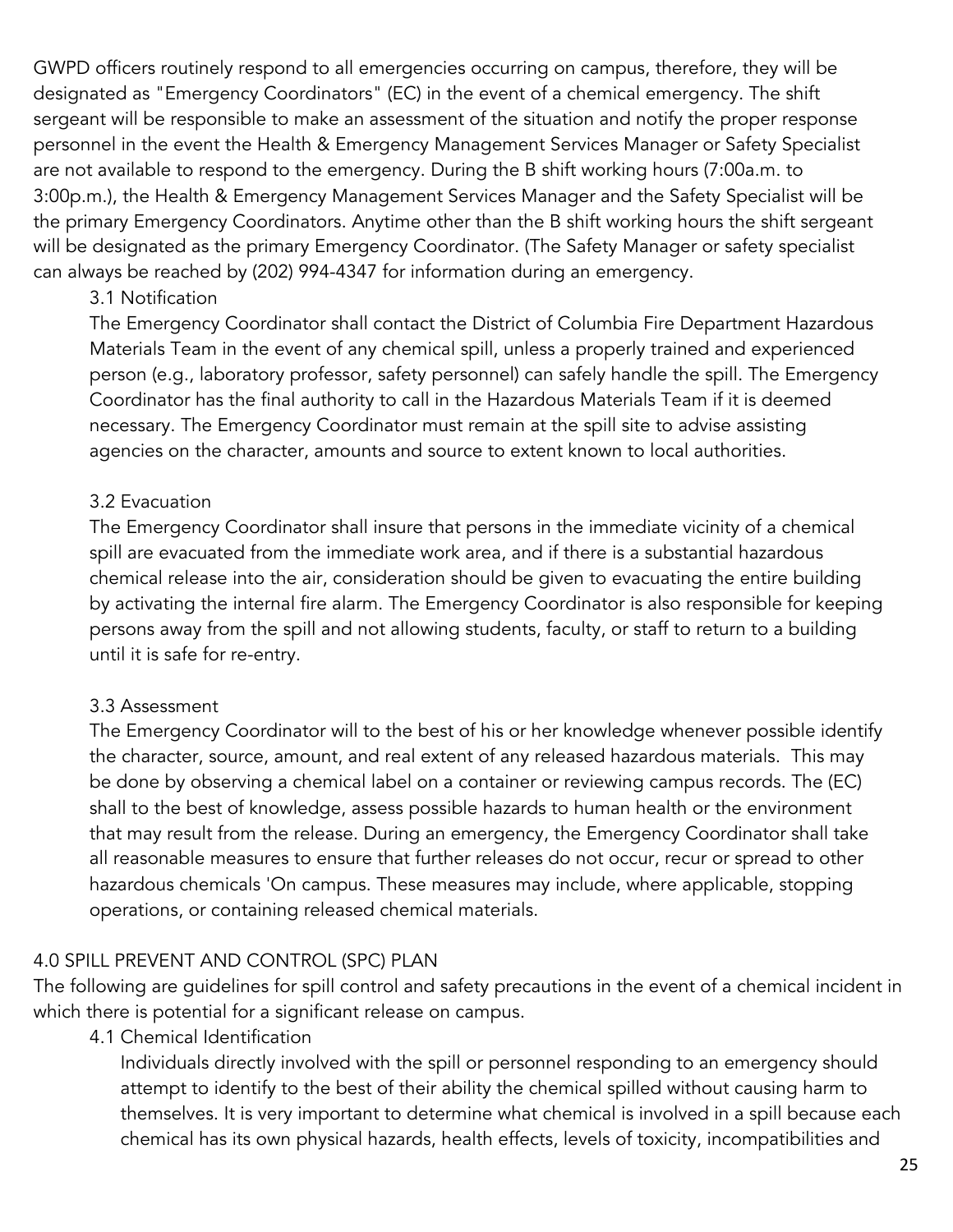clean up procedures. The District of Columbia Fire Department's Hazardous Materials Team can handle the cleanup of a spill more effectively, and in a timely manner when the identity of a chemical is known.

The most obvious means of identifying a spilled chemical is locating the container from which it came from and read the label. All containers should be labeled with the chemical's name, name and address of the manufacturer, physical and health hazards, and recommended personal protective equipment. Labels are a quick source of important information about a chemical. More detailed information about a chemical can be found on the Safety Data Sheet (SDS). SDS can be found in 3-ring binders labeled "Safety Data Sheets." These notebooks should be located in each laboratory and in any stockroom where chemicals are stored. In addition to labs and storage areas, master copies of all SDS are retained in the Health & Emergency Management Services.

Follow all warnings and precautions listed on an SDS in the event of a chemical spill or release.

### 4.2 Spill Control

If the identity of a chemical spilled is not known and if the toxic effects and health hazards related to the chemical are unknown; University personnel should not attempt to handle the spill. Spills of unknown materials should be left the District of Columbia Fire and Emergency Medical Service (EMS) Department which has been designated as the primary emergency authority (telephone 911 or (202) 994-4347). Spills should only be attempted to be contained/controlled by individuals who are experienced and properly trained in chemical handling (e.g., laboratory personnel, safety personnel).

Non-ignitable, low toxicity liquids or solids not generating dangerous gases can be handled by laboratory personnel and representatives of Health & Emergency Management Services (based on their level of training and experience) if the volume is sufficiently small. Inert absorbent or neutralizing solids should be used to prevent the spread of liquids. Absorbent material should be spread around the periphery of the spill and the center of the spill. Persons should not attempt to handle spills unless they are properly trained and have the proper personal protective equipment such as, chemical resistant gloves, chemical aprons, impermeable suits, and multiple cartridge chemical respirators.

When spills occur in laboratories and interior building spaces, affected areas should be ventilated when possible. This can be done by opening windows and doors in the affected area.

#### 4.3 Personal Contamination

In the case of any chemical exposure, prompt medical attention should be sought immediately by dialing the campus emergency number, (202) 994-6111 or (911) or Health & Emergency Management Services (202) 994-4347. If a chemical is spilled on the body, all contaminated clothing should be removed and the affected areas should be flooded with cold water. Safety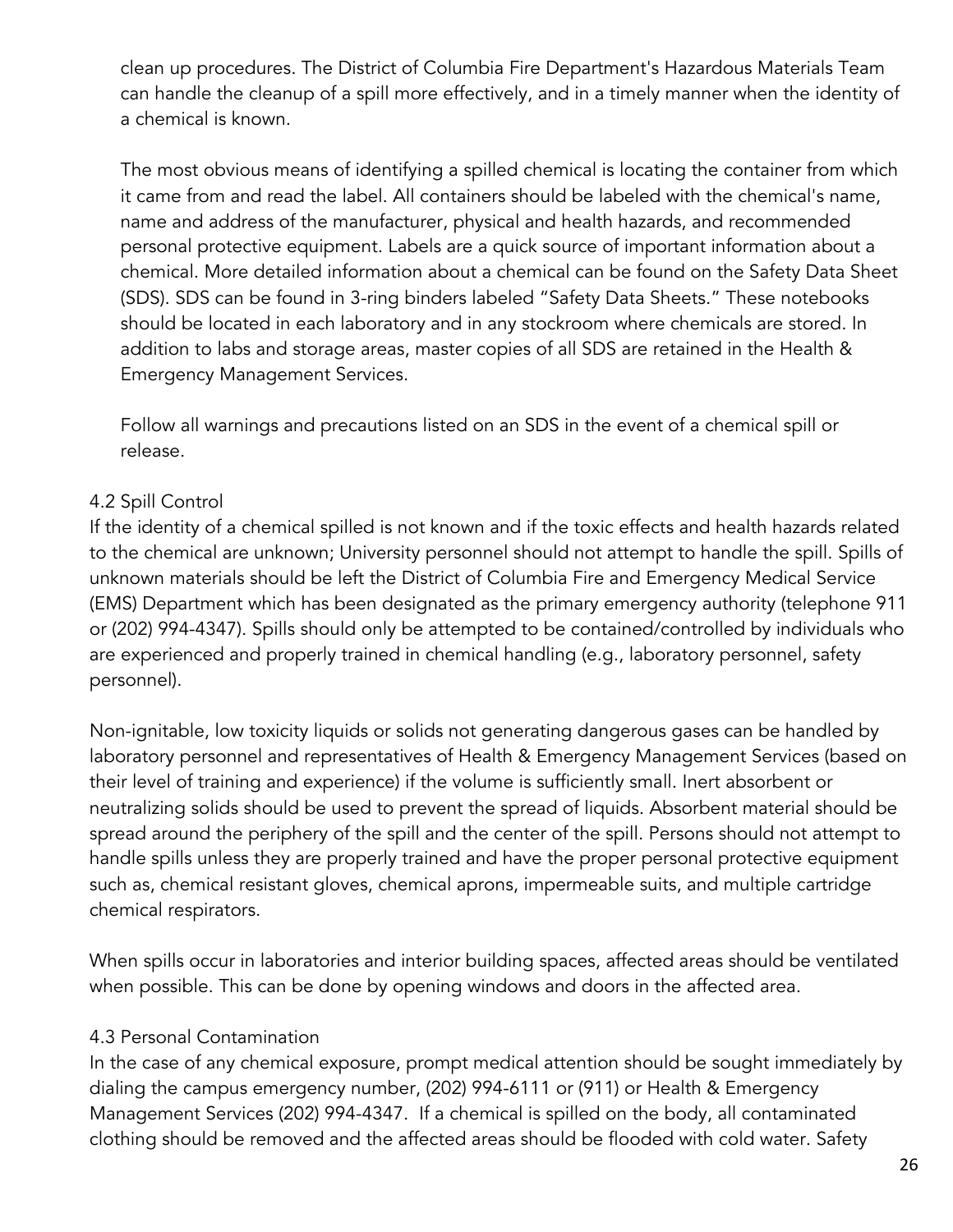showers are located in chemical laboratories and should be utilized when a chemical is spilled on the body. If a chemical gets into the eyes, the eyes should be flushed with tepid water for at least 15 minutes. Emergency eyewash stations can also be found in chemical laboratories.

# 5.0 ARRANGEMENTS WITH LOCAL AUTHORITIES

The Director of Health & Emergency Management Services shall meet on a yearly basis with the representatives of the District of Columbia Fire Department's Hazardous Materials Team as needed to familiarize them with the following:

5.1The layout of campus hazardous chemical usage and storage area.

5.2Lists of hazardous chemicals being used and stored by location.

5.3Inspection of storage and usage sites.

5.4Updated Emergency Coordinator contact lists.

In addition, the Director of Health & Emergency Management Services will coordinate the treating, storing and disposal of recovered waste resulting from a spill with either an EPA authorized contractor of the District of Columbia Hazardous Materials Team immediately following the emergency.

### 6.0 STORAGE, USAGE, AND RECEIVING FACILITIES

The following areas listed below are identified as areas where potential chemical spills may occur.

- 1. Corcoran Hall 725 21st St. NW (Physics) chemical storage rooms and laboratories.
- 2. Bell Hall 2029 G St. (Biology, Geology) Chemical storage rooms and laboratories.
- 3. Lisner Hall 2023 G St. –Chemical storage room and laboratories.
- 4. Samson Hall 2036 H St. Chemical storage room and laboratories.
- 5. Tompkins Hall 725 23rd St. (Engineering) Chemical storage rooms and laboratories.
- 6. Science & Engineering Hall (SEH) Chemical storage rooms and laboratories throughout building.
- 7. Support Building 2025 F St. (Physical Plant) Chemical Storage areas.

### 7.0 EMERGENCY TELEPHONE NUMBERS

The following numbers should be used in the event of a chemical emergency. All calls should be directed to the University Police Emergency number. The University Police Dispatcher will notify the appropriate response personnel.

| <b>Emergency Response Personnel</b>    | <b>Telephone Number</b> |
|----------------------------------------|-------------------------|
| GWPD                                   | $(202)$ 994-6111        |
| Health & Emergency Management Services | (202) 994-4347          |
| D.C. Fire & EMS Department             | $(9)$ 911               |
| Metropolitan Police                    | $(9)$ 911               |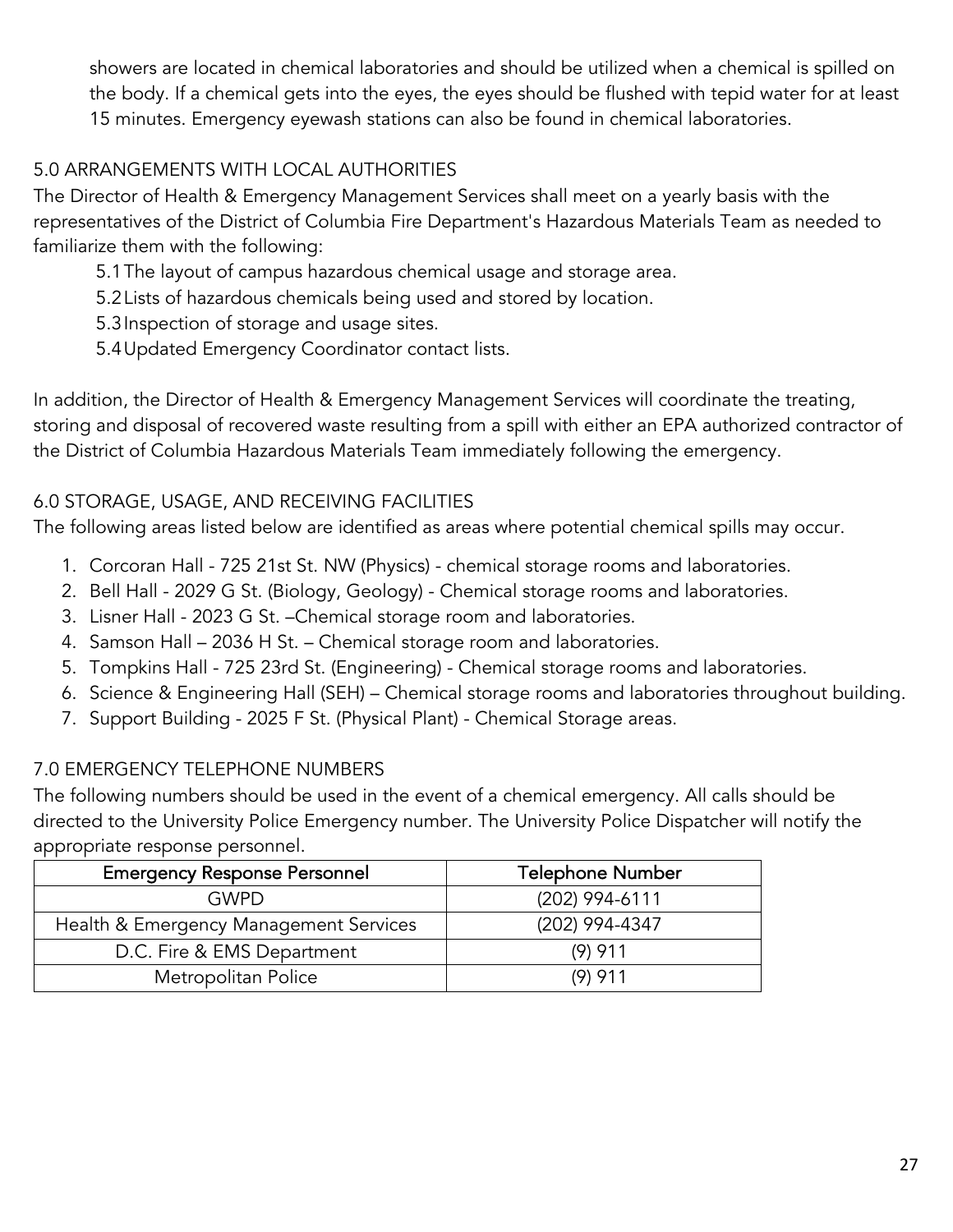# VI. OSHA Permissible Exposure Levels for Hazardous Chemicals

For more information on Table Z, go to:

https://www.osha.gov/pls/oshaweb/owadisp.show\_document?p\_table=standards&p\_id=9992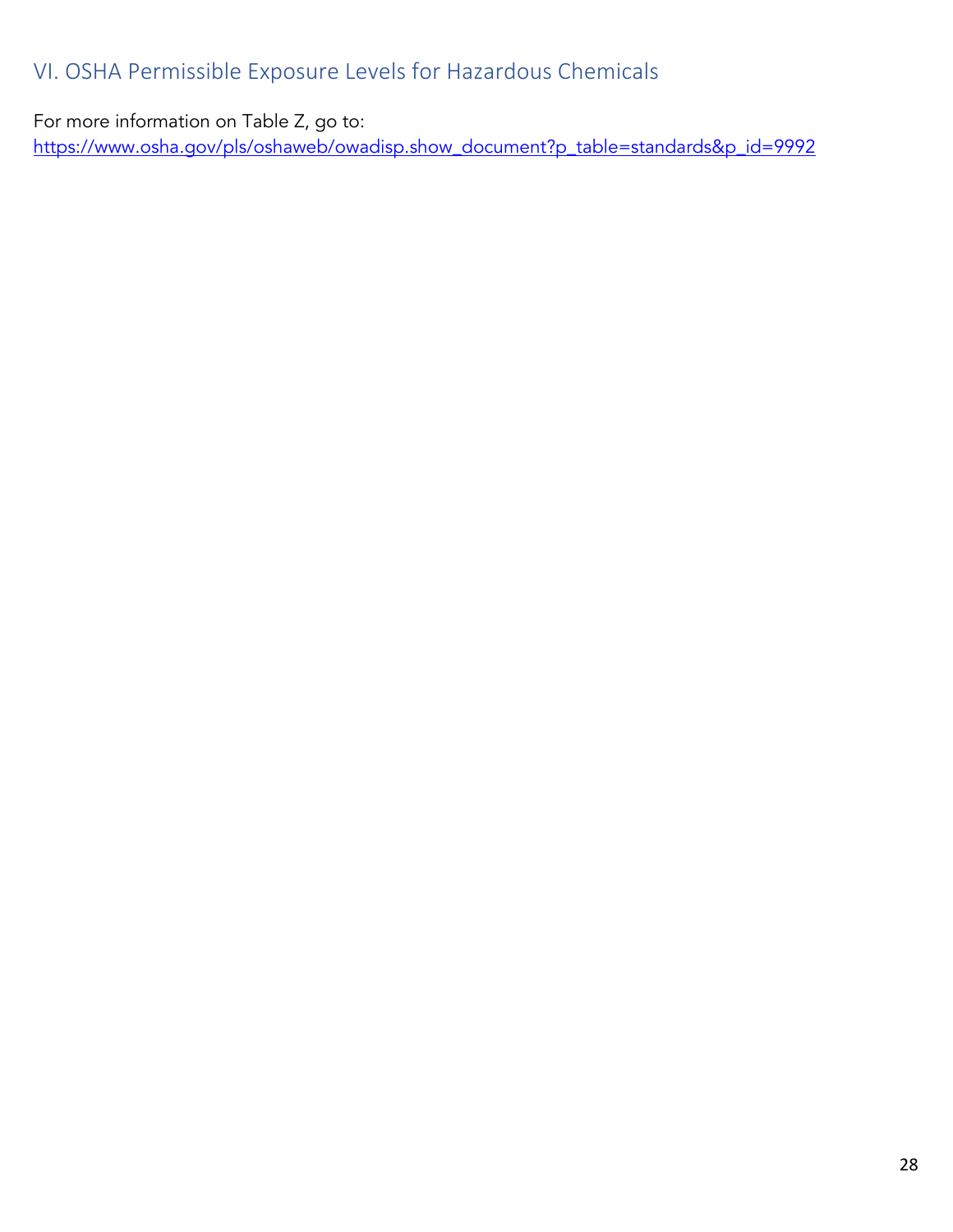#### REQUEST FOR MEDICAL CONSULTATION

|                           | and the control of the control of the control of the control of the control of the control of the control of the |  |
|---------------------------|------------------------------------------------------------------------------------------------------------------|--|
|                           |                                                                                                                  |  |
|                           |                                                                                                                  |  |
|                           |                                                                                                                  |  |
|                           |                                                                                                                  |  |
| <b>Employee Signature</b> | Date                                                                                                             |  |
|                           |                                                                                                                  |  |
|                           |                                                                                                                  |  |

Return to: Health & Emergency Management Services, Philips Hall Suite B-148, 801 22nd St. NW, Washington, DC 20052 (202) 994-4347 or email to safety@gwu.edu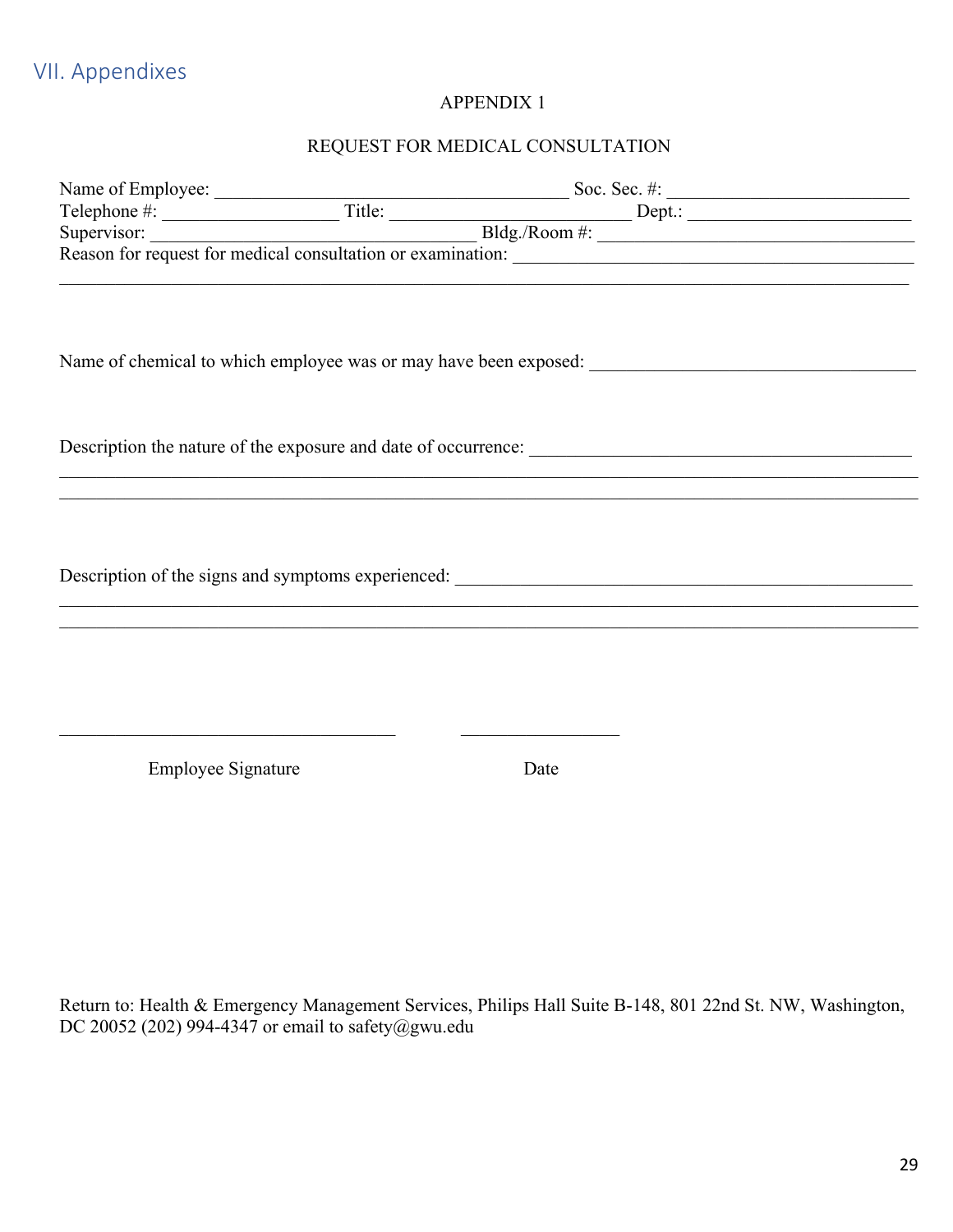#### REQUEST FOR MONITORING

|                           |  | ,我们也不能在这里的人,我们也不能在这里的人,我们也不能在这里的人,我们也不能在这里的人,我们也不能在这里的人,我们也不能在这里的人,我们也不能在这里的人,我们也 |  |
|---------------------------|--|-----------------------------------------------------------------------------------|--|
|                           |  |                                                                                   |  |
|                           |  |                                                                                   |  |
|                           |  |                                                                                   |  |
|                           |  |                                                                                   |  |
|                           |  |                                                                                   |  |
|                           |  |                                                                                   |  |
|                           |  |                                                                                   |  |
|                           |  |                                                                                   |  |
| <b>Employee Signature</b> |  | Date                                                                              |  |
|                           |  |                                                                                   |  |
|                           |  |                                                                                   |  |
|                           |  |                                                                                   |  |
|                           |  |                                                                                   |  |
|                           |  |                                                                                   |  |

Return to: Health & Emergency Management Services, Philips Hall Suite B-148, 801 22nd St. NW, Washington, DC 20052 (202) 994-4347 or email to safety@gwu.edu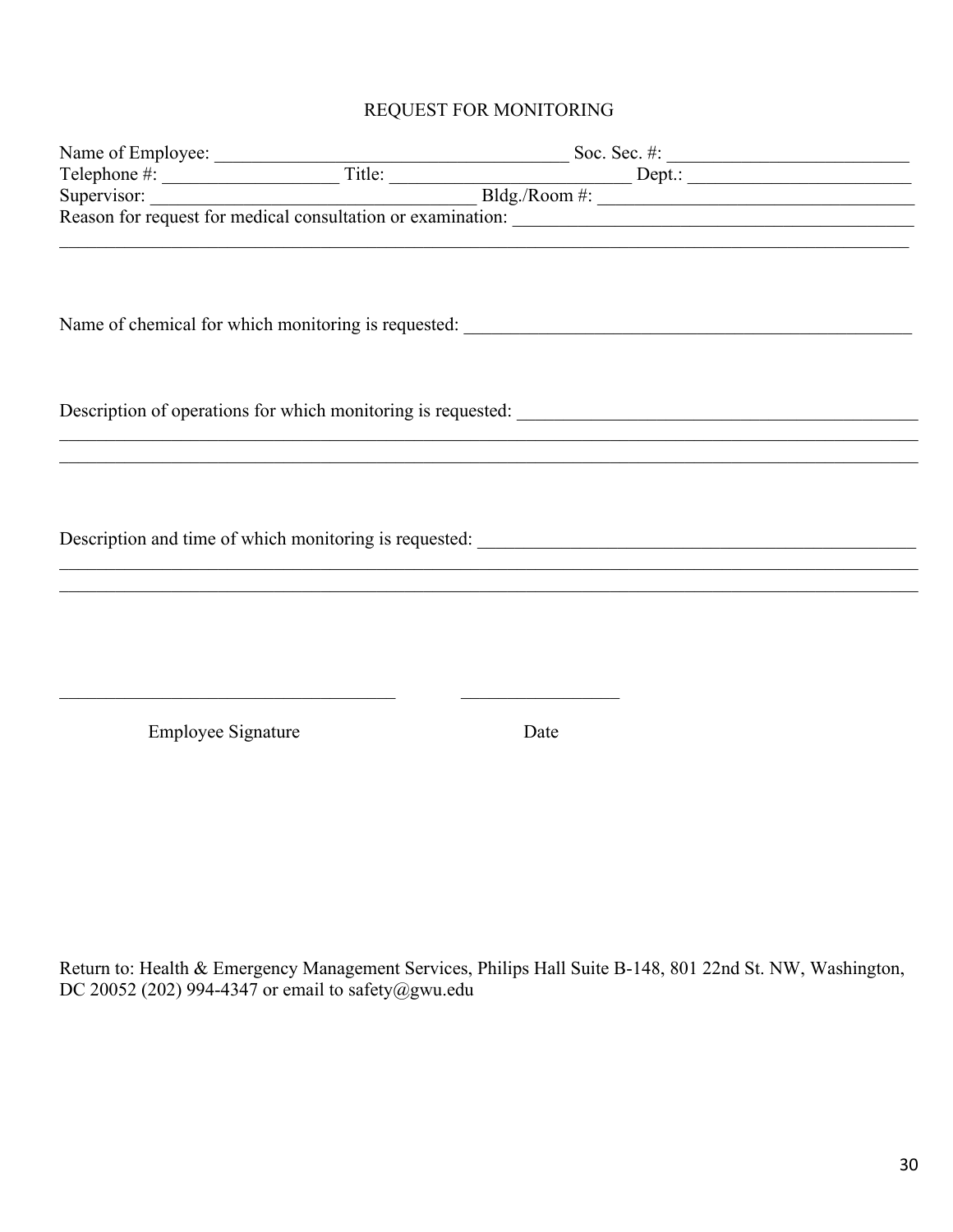### GENERAL CLASSES OF INCOMPATIBLE CHEMICALS

Compounds listed under Section A should not be combined with those listed under Section B.

| $\mathbf A$                              | B                              |
|------------------------------------------|--------------------------------|
| Acids                                    | Bases, metals                  |
| Oxidizing agents Chlorates Chromium      | Reducing                       |
| trioxide Dichromates Halogens            | agents                         |
| Halogenating agents                      | Ammonia,                       |
| Hydrogen peroxide Nitric acid            | anhydrous                      |
| <b>Nitrates Perchlorates</b>             | Carbon                         |
| Organic acyl halides Organic anhydrides  | Metals                         |
| Organic halogen                          | Metal                          |
| Organic nitro compounds Oxalic acid      | hydrid                         |
| Phosphorus                               | es                             |
| Phosphorus pentoxide Sulfides, inorganic | Nitrite                        |
| Sulfuric acid (cone.)                    | S                              |
|                                          | Organic                        |
|                                          | compounds                      |
|                                          | Phosphorus                     |
|                                          | Silicon Sulfur                 |
|                                          | Organic hydroxy and amino      |
|                                          | compounds Bases, hydroxy and   |
|                                          | amino compounds Group IA $\&$  |
|                                          | IIA metals, aluminum Strong    |
|                                          | bases                          |
|                                          | Mercury, silver $&$ salts      |
|                                          | Oxidizing agents,              |
|                                          | strong bases Alcohols,         |
|                                          | bases, water                   |
|                                          | Acids                          |
|                                          | Bases, potassium permanganate, |
|                                          |                                |

water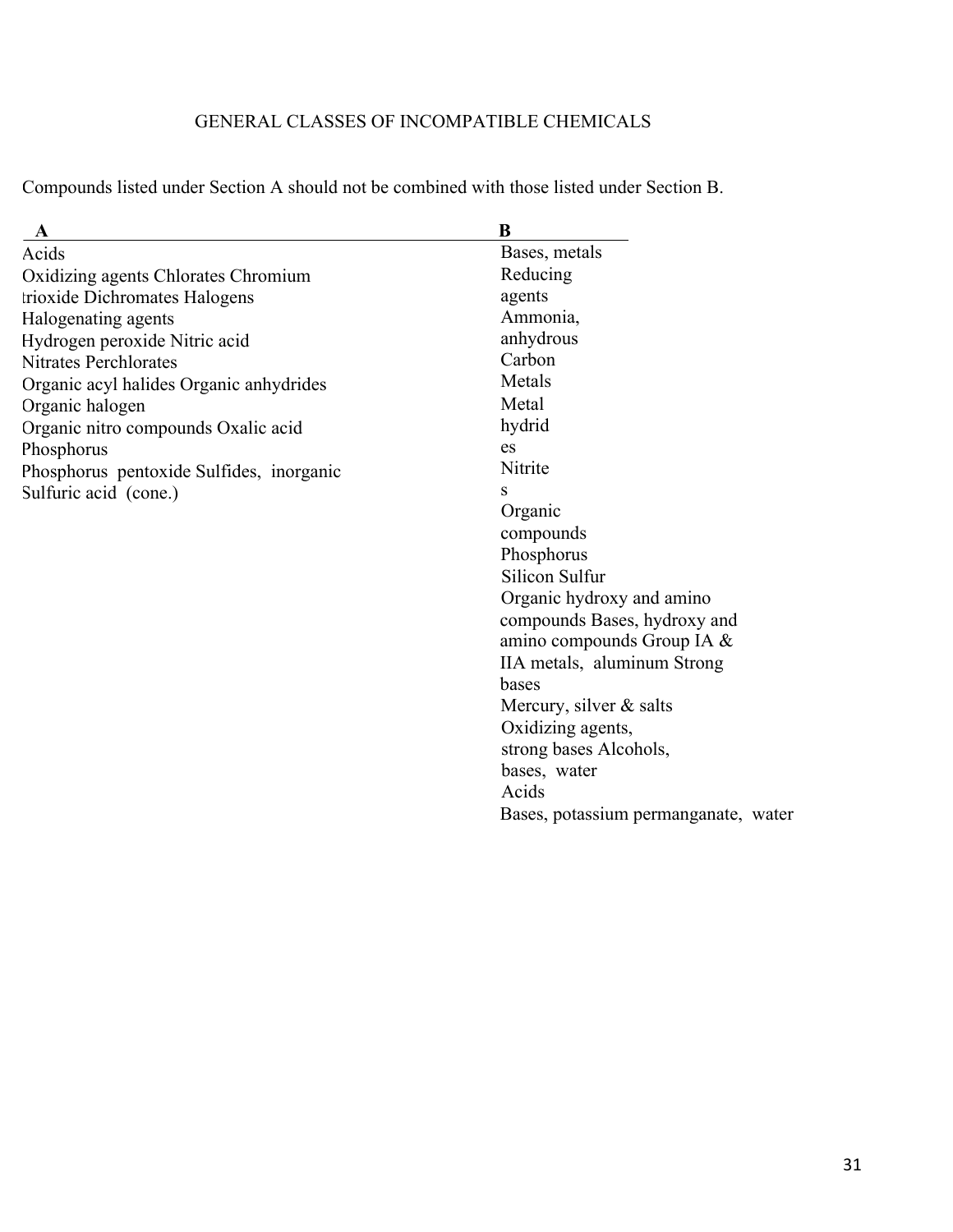#### WATER REACTIVE CHEMICALS

The following lists contains some common laboratory chemicals that react violently with water. In addition, these chemicals should only be stored and handled in such a way that they do not come in contact with liquid water or water vapor.

Alkali metals Alkali metal hydrides Alkali metal amides Metal Alkyls, such as litium alkyls and aluminum alkyls Grignard reagents Halides of nonmetals such as BC13, BF3, PC13, PC15, SiC14 S2C12 Inorganic acid halides such as POC13, SOC12, S02Cl2 Anhydrous metal halides such as A1C13, TiC14, ZrC14, SnC14 Phosphorus pentoxide Calcium carbide Organic acid halides and anhydrides of low molecular weight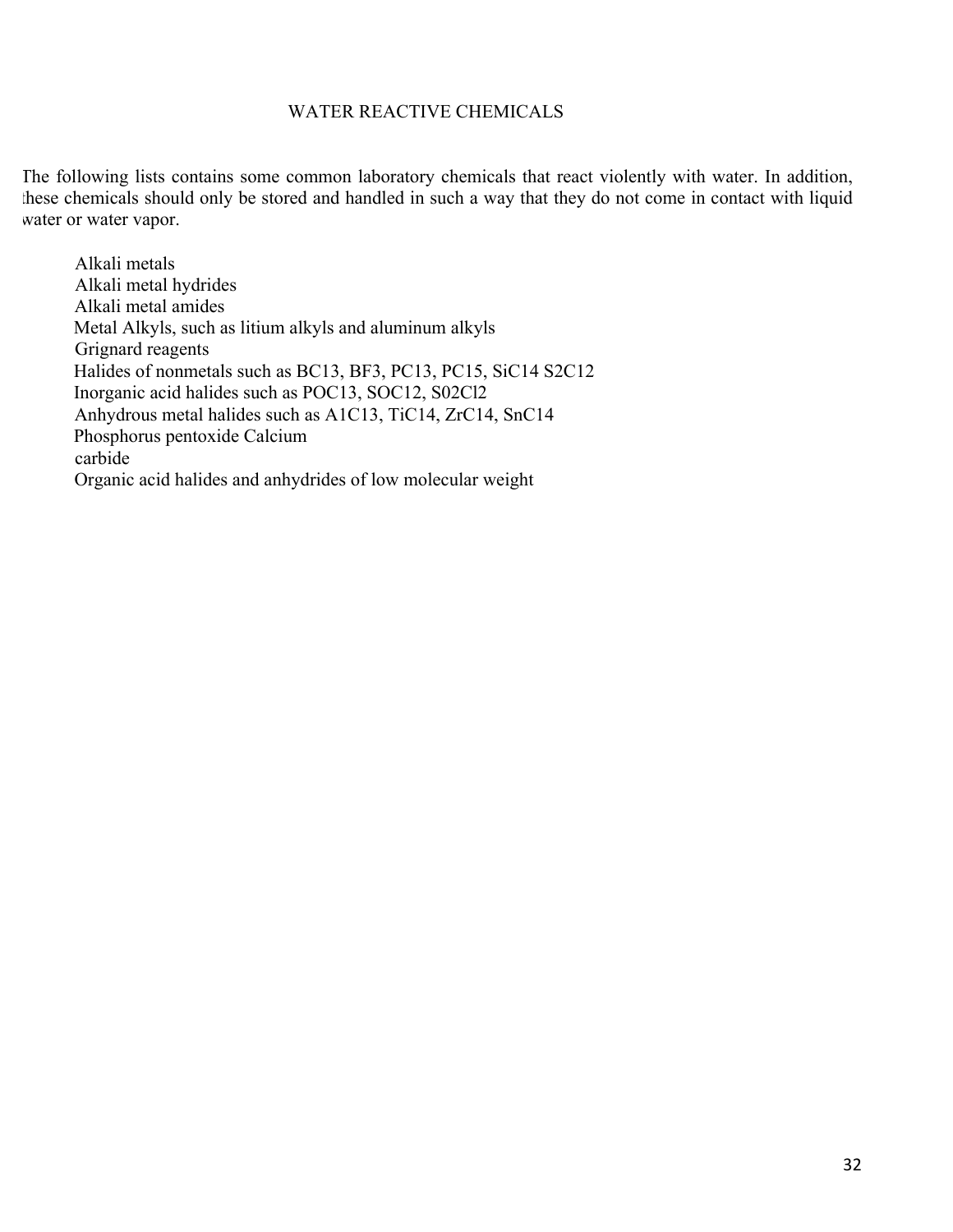#### PERIOXIDE FORMING CHEMICALS

Peroxides are sensitive heat, friction, impact and light and are prone of explosion. The following organic structures are in approximate order of decreasing hazard.

Ethers and acetal with hydrogen atoms Olefin with allyic hydrogen atoms Chloroolefins and fluoroolefins Vinyl halides, esters and dienes Vinylacetylenes with hydrogen atoms Alkylacetylenes with hydrogen atoms Alkylarenes that contain tertiary hydrogen atoms Alkanes and cycloakanes that contain tertiary hydrogen atoms Acrylates and methacrylates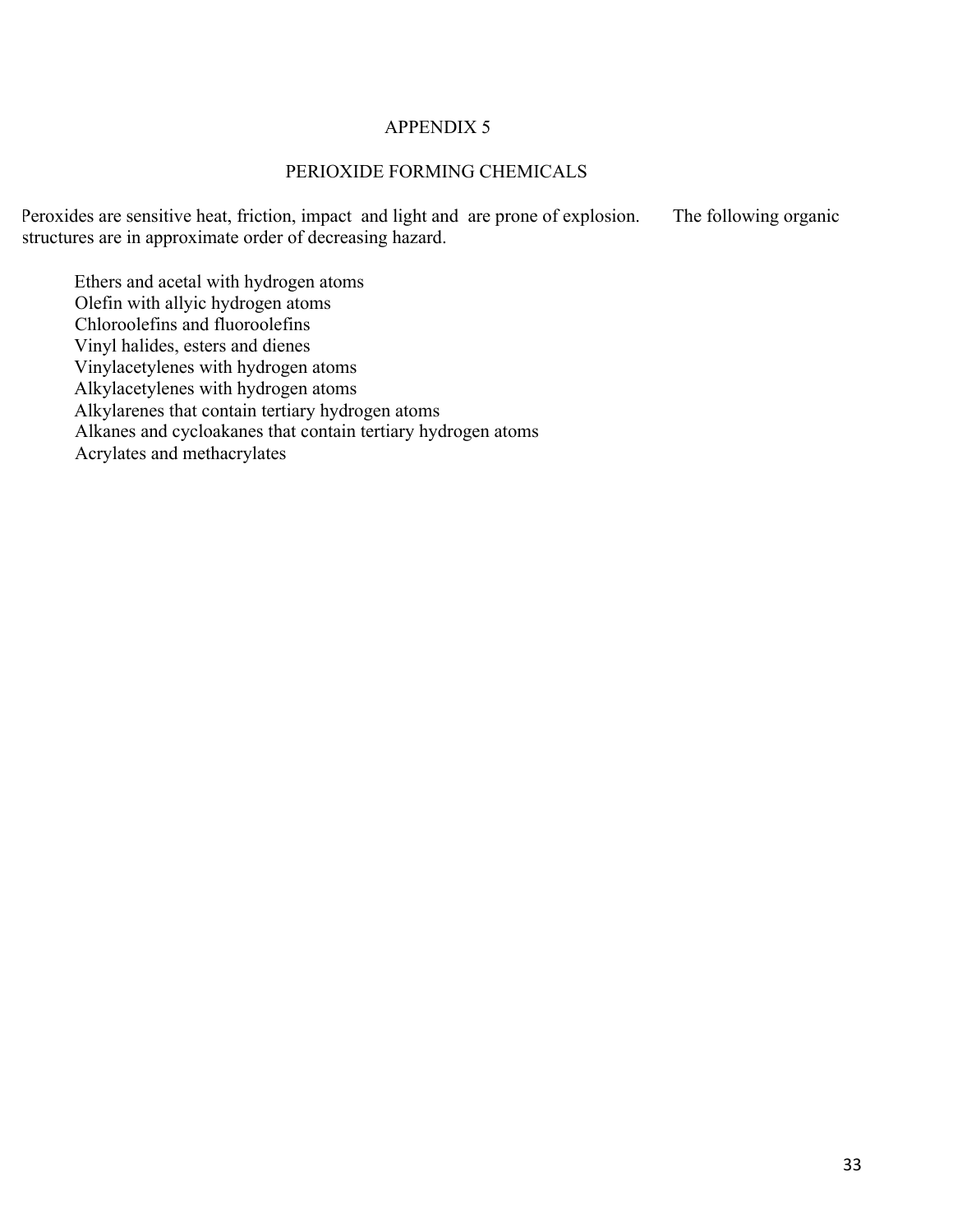#### PYROPHORIC CHEMICALS

Many members of the following readily oxidized classes of common laboratory chemicals ignite spontaneously in air. Pyrophoric chemicals should be stored in tightly closed containers under an inert atmosphere or for some, an inert liquid, and all transfers and manipulations of them must be carried out under an inert atmosphere or liquid.

Grignard reagents, RMgX Metal alkyls and aryls, such as RLi, RNA, R3Al, R2Zn Metal carbonyls such as Ni(C0)4, Fe(CO)S, Co2(C0)8 Alkali metals such as Na, K Metal powers such as Al, Co, Fe, Mg, Mn, Pd, Pt, Ti, Sn, Zn, Zr Nonmetal hydrides such as B2H6 and other boranes, Ph3, AsH3 Nonmetal alkyls such as R3B, R3P, R3As Phosphorus (white)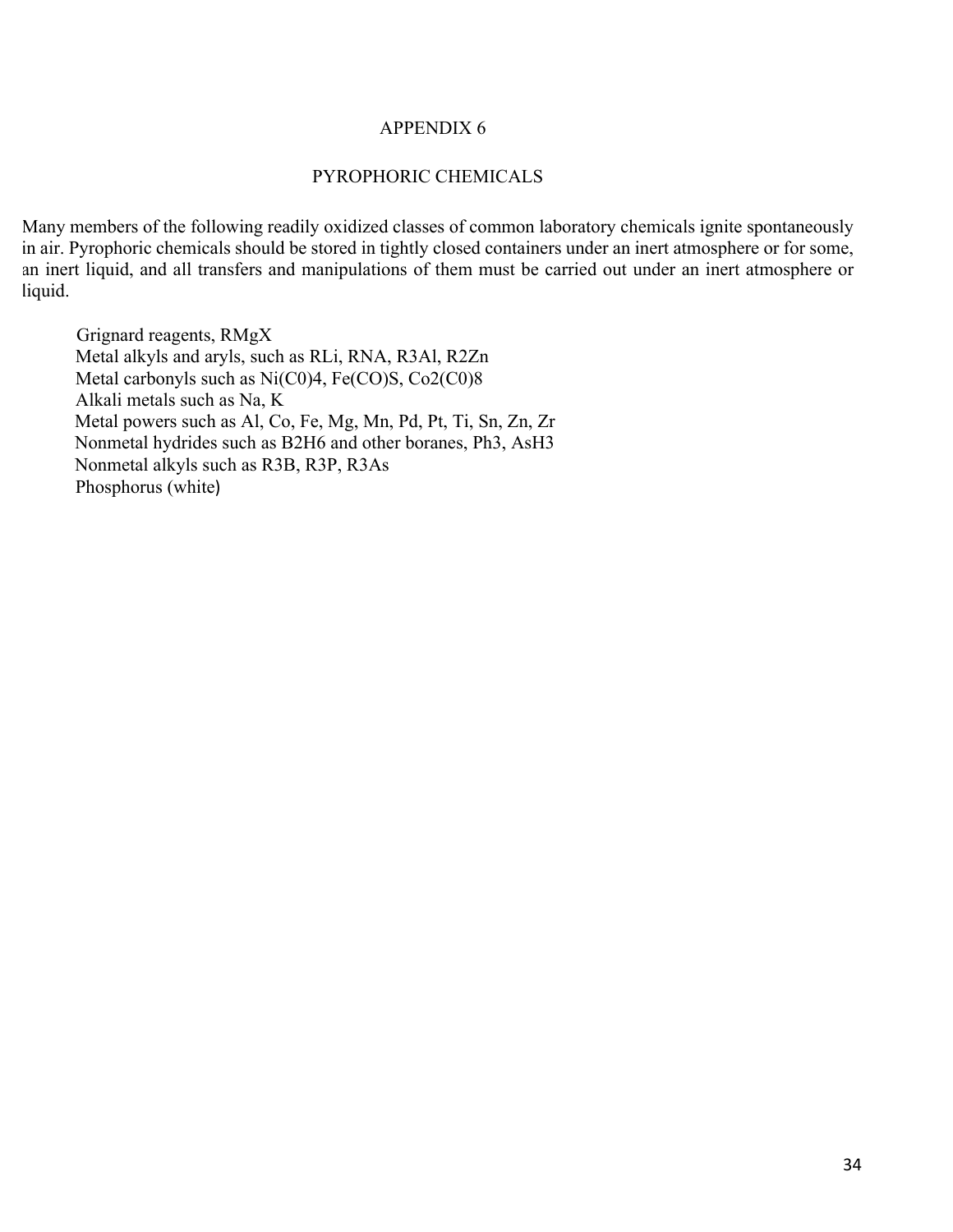#### LABORATORY SAFETY CHECKLIST (Inspections to be made on a monthly basis)

| $\bullet$ | Areas under the sinks                |  |
|-----------|--------------------------------------|--|
|           | Chemical labels and closed container |  |
| $\bullet$ | Secondary containment                |  |
| $\bullet$ | Chemical storage by classification   |  |
|           | Fume hoods                           |  |
| $\bullet$ | Fire extinguishers                   |  |
| $\bullet$ | Personal protective equipment        |  |
| ٠         | Compressed gas                       |  |
| $\bullet$ | Broken glass (proper disposal)       |  |
|           | Tubing (proper condition)            |  |
|           | Guards on equipment                  |  |
|           | Electrical wiring                    |  |
| $\bullet$ | Eyewash / safety showers             |  |
|           | Amount of chemicals in lab           |  |
|           | Refrigerators                        |  |

• General housekeeping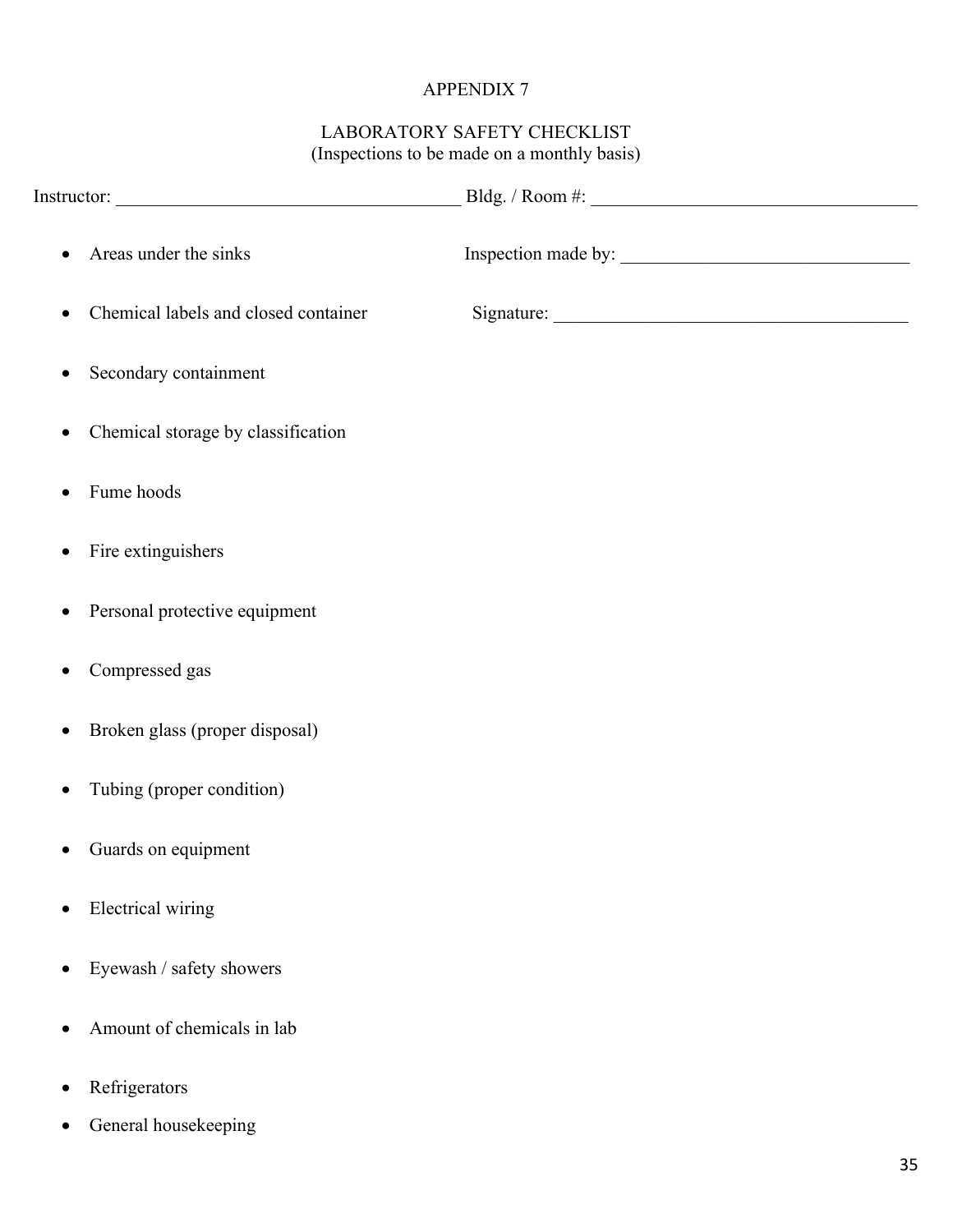### HAZARDOUS MATERIAIS CHARACTERISTICS

| Biohazards:                                | Infectious agent(s), or part thereof, presenting a real or<br>potential risk to the well- being of man, other animals, or<br>plants, directly through infection or indirectly through<br>disruption of the environment.                                                                                                                             |
|--------------------------------------------|-----------------------------------------------------------------------------------------------------------------------------------------------------------------------------------------------------------------------------------------------------------------------------------------------------------------------------------------------------|
| Carcinogen: Combustible liquid: Corrosive: | Substance that has been shown to cause cancer.                                                                                                                                                                                                                                                                                                      |
| Flammable:                                 | A liquid having a flashpoint at or above 100 (37.S C).                                                                                                                                                                                                                                                                                              |
| Mutagen: Oxidizer: Reactive:               | Chemicals which may cause burns on contact with skin and<br>which have a pH value less than or equal to 2, or greater<br>than or equal to 12.5.                                                                                                                                                                                                     |
| Teratogen:                                 | Chemicals characterized by a flashpoint below 100 and a<br>vapor pressure not exceeding 40psi at 1.                                                                                                                                                                                                                                                 |
| Toxic Substances:                          | Substance that causes the development of mutations (step-<br>wise changes in the structure or function of cells).                                                                                                                                                                                                                                   |
|                                            | Chemicals that readily yield oxygen to stimulate the<br>combustion of organic matter. Examples are oxygen<br>chlorates, permanganates, inorganic peroxides and nitrates.                                                                                                                                                                            |
| Sensitizer:                                | Chemicals which have the potential to be violently reactive<br>including those which may be heat, shock, light or pressure<br>sensitive, and all substances designated as explosives.                                                                                                                                                               |
|                                            | Substance capable of causing production of abnormal<br>embryonic development.                                                                                                                                                                                                                                                                       |
|                                            | A material is toxic if it has shown through experience or<br>testing to pose a hazard to human health or the environment<br>because of carcinogenicity, acute toxicity, chronic toxicity,<br>bioaccumulative<br>properties<br>or persistance<br>in<br>the<br>environment. This includes an acute LD50 (lethal dose to<br>50% of a test population). |
|                                            | A substance that may cause no reaction in a person during<br>initial exposures, but afterwards, further exposures will<br>cause an allergic response to the substance.                                                                                                                                                                              |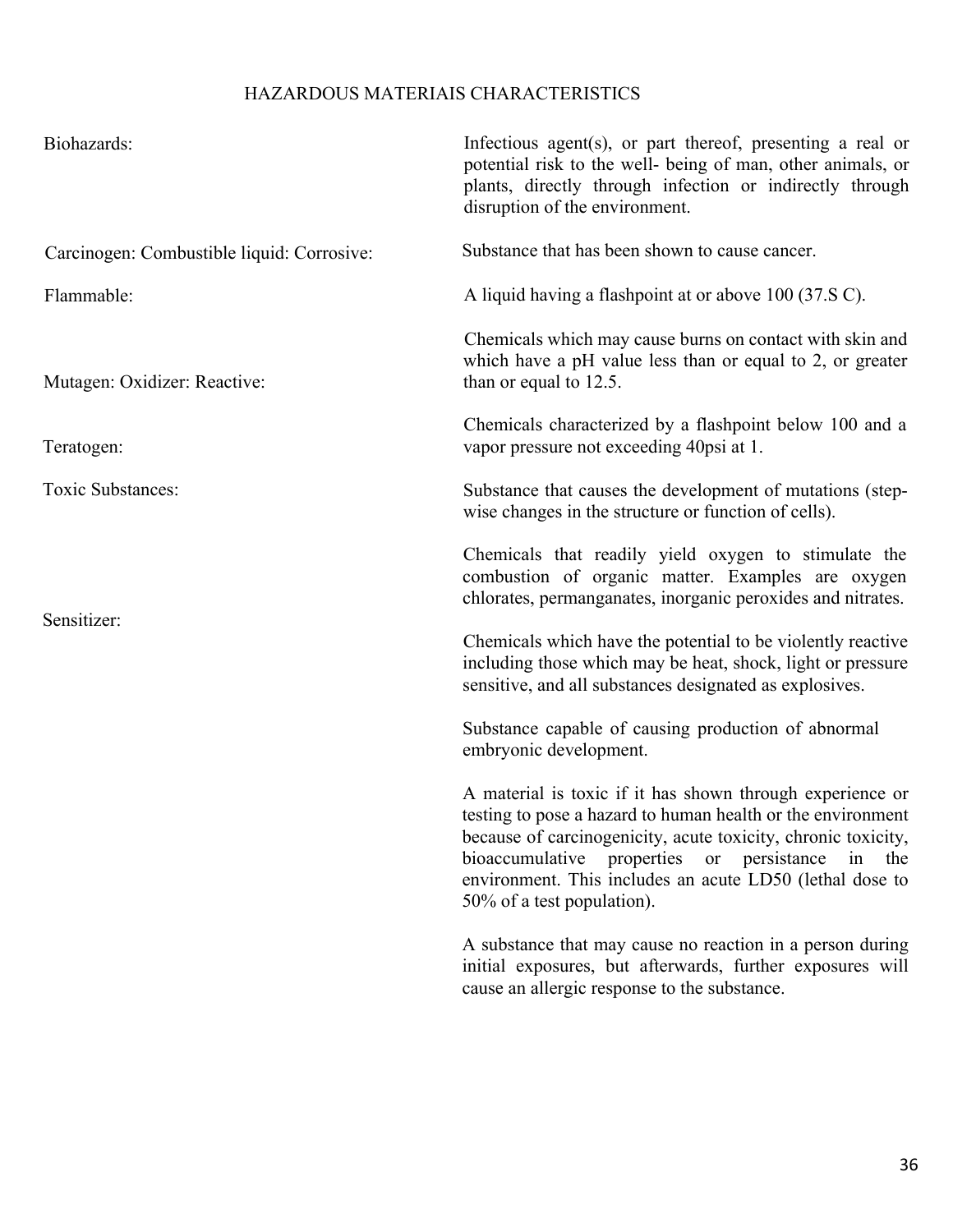#### RESISTANCE TO CHEMIC OF COMMON GLOVE MATERIALS

#### $(E = Excellent, G = Good, F = Fair, P = Poor)$

https://www.osha.gov/Publications/osha3151.html Chemical and Liquid – Resistant Gloves Table 4:Chemical Resistance Selection Chart for Protective Gloves

Aromatic and halogenated hydrocarbons will attack all types of natural and synthetic glove materials. Should swelling occur, the user should change to fresh gloves and allow the swollen gloves to dry and return to normal.

(b) No data on the resistance to dimethyl sulfoxide of natural rubber, neoprene, nitrile rubber, or vinyl materials are available; the manufacturer of the substance recommends the use of butyl rubber gloves.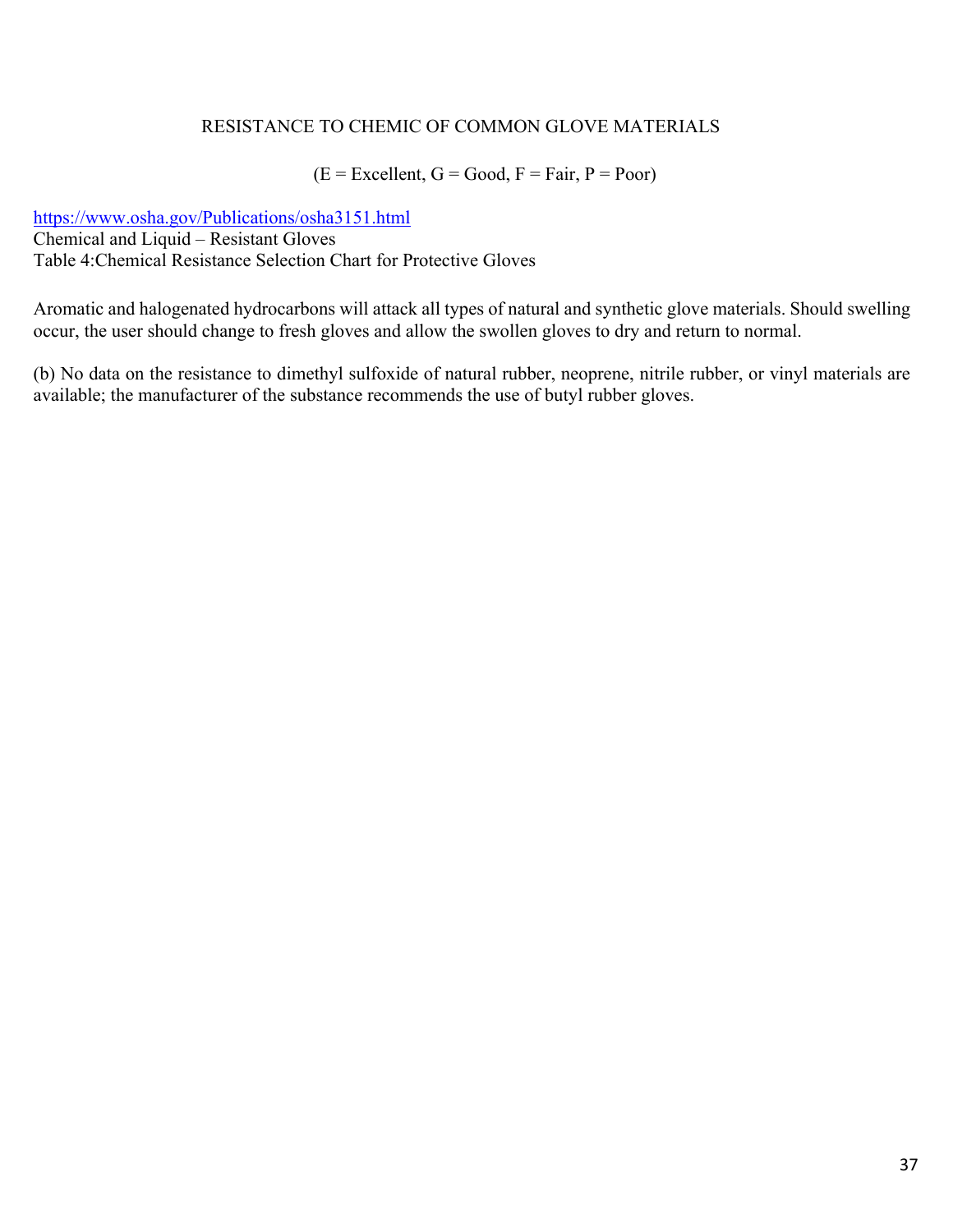#### Select Carcinogen List

The OSHA Laboratory Standard 29 CPR 1910:1450 defines select carcinogen as those chemicals which are:

 Regulated by OSHA as carcinogens, for more information go to https://www.osha.gov/SLTC/carcinogens/; Listed by the National Toxicology Program (NTP) as "known to be carcinogens"; http://ntp.niehs.nih.gov/ntp/roc/twelfth/roc12.pdf Listed by the International Agency for Research on Cancer Monographs (IARC) http://monographs.iarc.fr/ENG/Classification/ in Group 1 (carcinogenic to humans); and, Listed by NTP as reasonably anticipated to be carcinogens or by IARC in Group 2A (probably carcinogenic to humans) or in Group 2B (possibly carcinogenic to humans) For more information on Group 1, 2A and 2B go to http://monographs.iarc.fr/ENG/Classification/ClassificationsGroupOrder.pdf and causes statistically significant tumor incidence in experimental animals.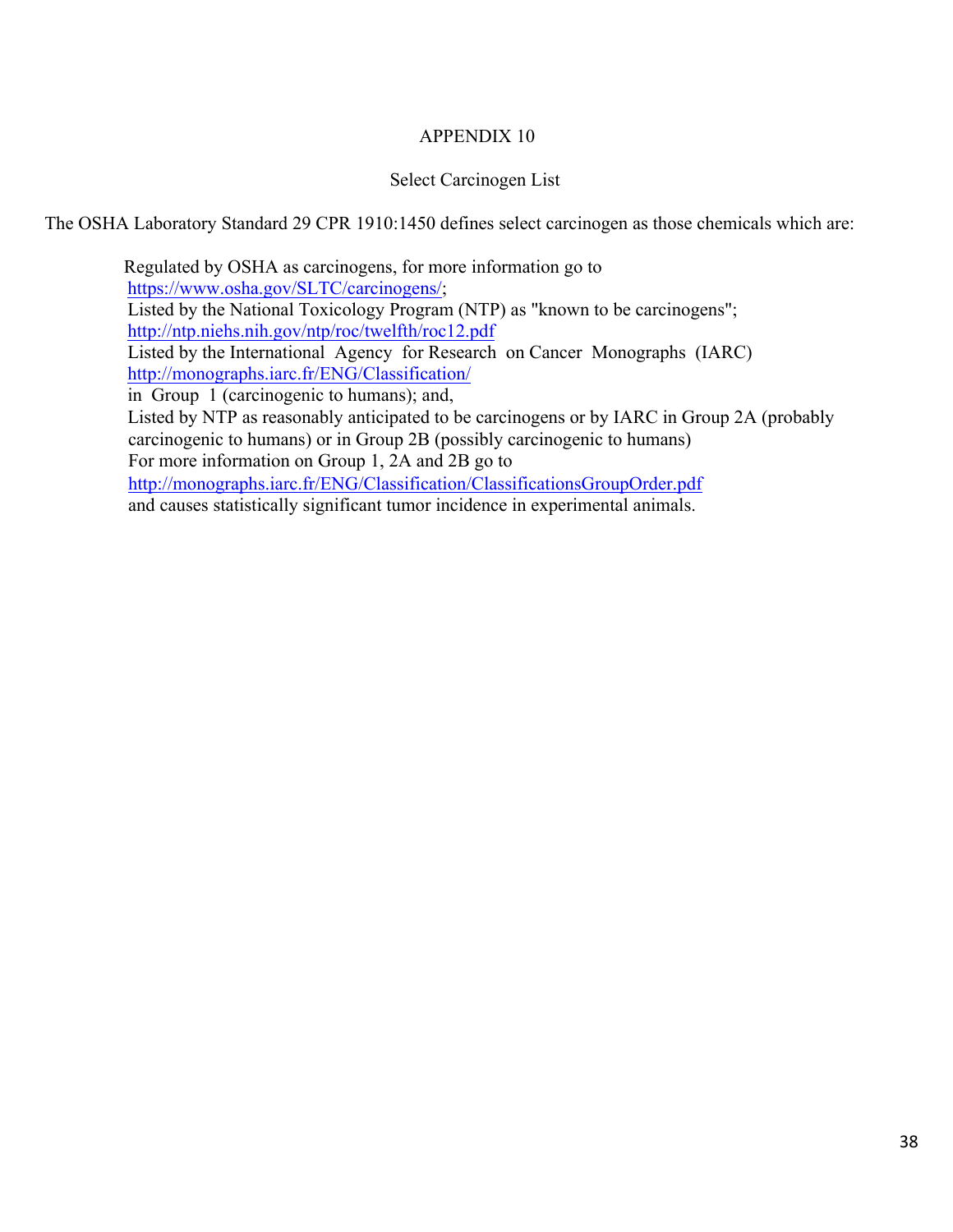## VIII. References

American Chemical Society, Committee on Chemical Safety, 1990. Safety in Academic Chemistry Laboratories, Washington, D.C.: American Chemical Society.

American Conference of Governmental Industrial Hygienists, 1987. Guidelines for the Selection of Chemical Protective Clothing, 3rd ed. Cincinnati, OH: ACGIH.

American Industrial Hygiene Association, 1989. Odor Thresholds for Chemical with established Occupational Health Standards, Akron, OH: AIHA.

Bretherick, L. (ed.), 1986. Hazards in the Chemical Laboratory, 4th ed. Port Washington, NY: Royal Soc. Chem.

Clayton, G.D., and F.E. Clayton (eds.), 1980, 81, 82. Patty's Industrial Hygiene and Toxicology, Toxicology, Vol. 2., 3rd ed. New York, NY: Wiley and Sons.

Compressed Gas Association, 1990. Handbook of Compressed Gases, 3rd ed. New York, NY: Van Nostrand Reinhold, ISBN 0-442-25419-9.

International Agency for Research on Cancer, 1979. Handling of Chemical Carcinogens in the Laboratory: Problems of Safety, !ARC Scientific Publications No. 33. Geneva, Switzerland: WHO Publications Center.

International Agency for Research on Cancer, 1972. Monographs on the Evaluation of the Carcinogenic Risks of Chemicals to Humans: Geneva, Switzerland: WHO Publications Center.

McKinnon, G.P., 1981. Fire Protection Handbook. Quincy, MA: NFPA

Miller, B.M. (ed.), 1986. Laboratory Safety: Principles and Practices, Washington, D.C.: American Society for Microbiology.

National Institute of Occupational Safety and Health (NIOSH), 1985-86. Registry of Toxic Effects, 14th ed., Washington, D.C.: U.S. Gov't Printing Office.

National Research Council, 1981. Prudent Practices for Handling Hazardous Chemicals in Laboratories, Washington, D.C.: National Academy Press.

National Research Council, 1983. Prudent Practices for Disposal of Chemicals from Laboratories, Washington, D.C.: National Academy Press.

Pitt, M.J., and E. Pitt. 1985. Handbook of Laboratory Waste Disposal. New York, NY: Wiley-Halstead.

Sax, N.I., and R.J. Lewis, Sr., 1987. Hazardous Chemicals Desk Reference. New York, NY: Van Nostrand Reinhold.

San, N.I., and RJ. Lewis, Sr., 1987. Hawley's Condensed Chemical Dictionary, 11th ed. New York, NY: Van Nostrand Reinhold.